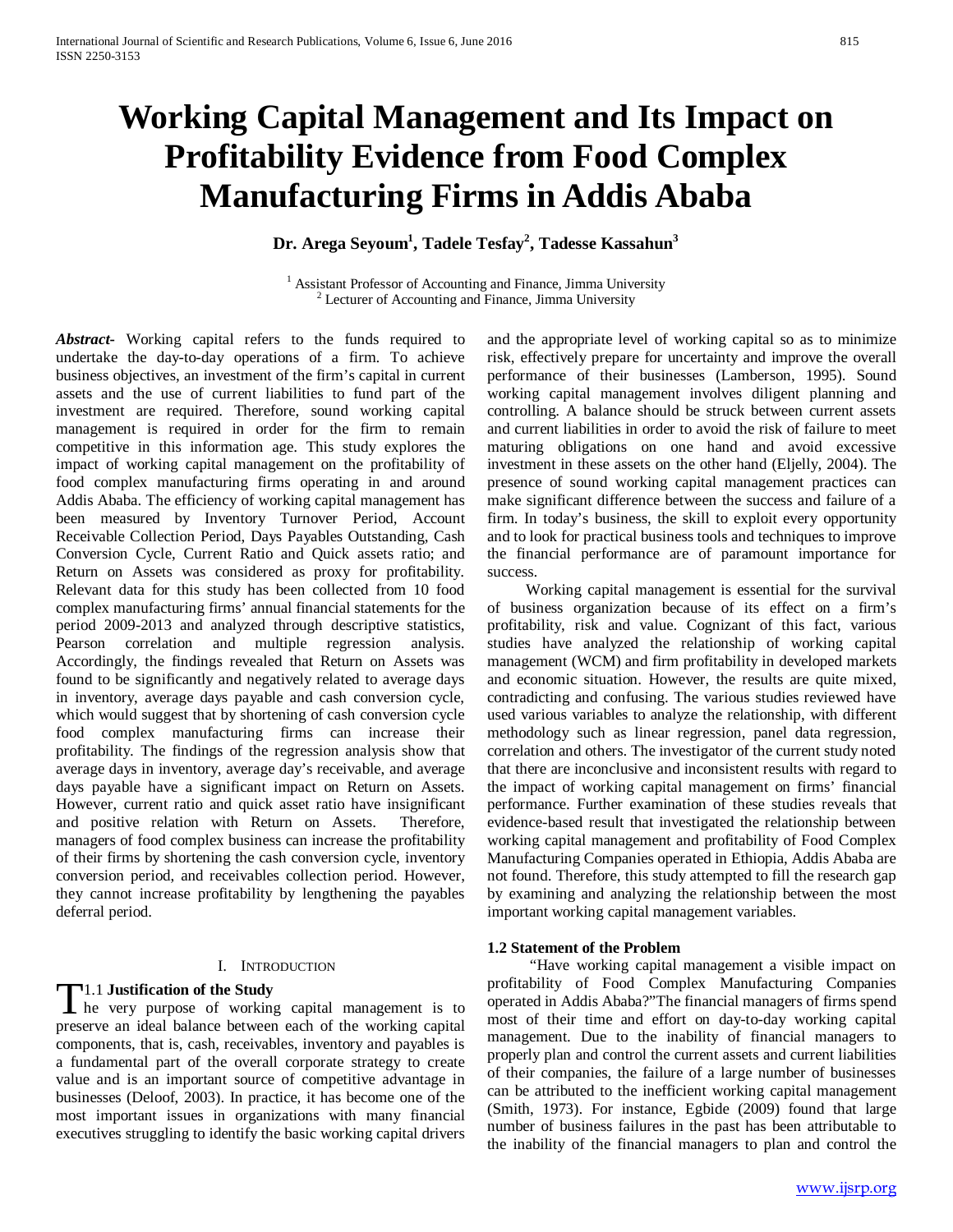working capital of their respective firms. These reported inadequacies among financial managers are still practiced today in many firms in the form of high bad debts; high inventory costs etc., which poorly affect their operating performance (Egbide, 2009, p. 45). Moreover, some managers do neglect the firm's operating cycle thereby having longer debtors' collection period and shorter creditors' payment period.

 Inadequate working capital leads the firm to bankruptcy. Inversely, unnecessary investment in working capital results in wasting cash and ultimately leads to lower profitability or even loss (Chakraborty, 2008). Management strategy aimed at maintaining a balance between liquidity and profitability has farreaching consequences on the growth and survival of the firm. Thus, the manager of a business entity is in a dilemma of achieving desired tradeoff between liquidity and profitability in order to maximize the value of a firm. Therefore, the issues raised above vindicates the need to thoroughly investigate the problem; and hence, the need to study the relationship between measures of working capital management and firm performance in selected food complex manufacturing industries in Addis Ababa.

## **1.3 Objectives of the Study**

 The objective of the study is to examine and analyze the impact of working capital management on the profitability of Food Complex Manufacturing Companies operating around Addis Ababa. Specifically, the study assumes the following specific objectives:

- $\triangleright$  To evaluate the impact of account receivable collection days on the profitability of Food Complex Manufacturing firms.
- $\triangleright$  To examine the effect of inventory turnover days on Food Complex Manufacturing Companies profitability position.
- $\triangleright$  To examine the impact of account payable turnover days on Food Complex Manufacturing Companies profitability position
- To investigate the impact of cash conversion cycle on Food Complex Manufacturing Companies profitability position.
- To measure the effect of current ratio on Food Complex Manufacturing Companies profitability position.
- To examine the effect of quick asset ratio on Food Complex Manufacturing Companies profitability position.

## **1.4 Hypotheses**

 One of the purposes of cash and liquidity management is to sustain a minimum amount of idle cash holding in the firm, so as management of accounts receivable (AR) and inventories, too, assist keeping level of the invested funds in these assets as low as possible. Conversely, management of accounts payable (AP) tries to elongate the time of payment and to make the most of the short-term funds which actually belong to others. The period from the time of payment for the purchased materials or goods until collection of sales cash proceeds is called Cycle of Operation (Bozorgasl, 2005). Operating cycle has two parts: the first part is the *Inventory Sale Period*, the period extending from Asset Acquisition Period until Inventory Sale Period; and the second part is from Inventory Sale Period to the period of receiving the sale proceeds known as "*Accounts Receivable Collection Period*". The Cycle of Operation in fact represents a process which shows how a products moves through different accounts of current assets; it is initiated in the inventory account, then when it is sold, it turns into accounts receivable, and at last when its cash proceeds are received, it is converted into cash or liquid asset. In this process, the asset step by step gets closer to cash (Ross, 2008).

 The period from inventory acquisition until payment of the price thereof is called payment period. Cash Conversion Cycle refers to the process starting from cash payment for purchase of inventory and ending up to collection of sale cash proceeds. Note that cash conversion cycle (CCC) is the difference between cycle of operation and payment period (Ross et al., 2008). In other words, cash conversion cycle is the time period in which cash is spent by the company operation on production of a product item. Shortening this period means that for certain volume of production, less amount of cash is spent. CCC can be shortened by cutting down on either the average period in which cash is in the form of inventory, or the average accounts receivable collection period, or by lengthening the payment period (Jahankhani, 2008). The change in CCC leads to alteration of asset turnover and eventually affects profitability of the business unit. Consequently, the following hypotheses are drawn:-

 *H1*. The Food Complex Manufacturing Companies profitability position is significantly negatively related to cash conversion cycle.

 *H2*. The Food Complex Manufacturing Companies profitability position is significantly negatively related to the account receivable turnover days.

 *H3*. The Food Complex Manufacturing Companies profitability position is significantly negatively related to the inventory turnover days

 *H4*. The Food Complex Manufacturing Companies profitability position is significantly positively related to the account payable turnover days.

 Moreover, according to the economic theory, risk and profitability are positively related (the more risky the investment, the higher the profits it should offer), thus since higher liquidity means less risk, it would also earn lower profits. According to Assaf Neto (2003, p.22), the greater the amount of funds invested in current assets, the lower the profitability, and by the same time the less risky is the working capital strategy. In this situation, the returns are lower in the case of a greater financial slack, in comparison to a less liquid working capital structure. Conversely, a smaller amount of net working capital, while sacrificing the safety margin of the company, by raising its insolvency's risk, positively contributes to the achievement of larger return rates, since it restricts the volume of funds tied up in assets of lower profitability. This risk-return ratio behaves in a way that no change in liquidity occurs without the consequence of an opposite move in profitability. This way each company should choose an amount of net working capital that better fits its risk accessibility and profit margins. Considering the above concepts *H5*. The Food Complex Manufacturing Companies profitability position is significantly negatively related to current ratio figure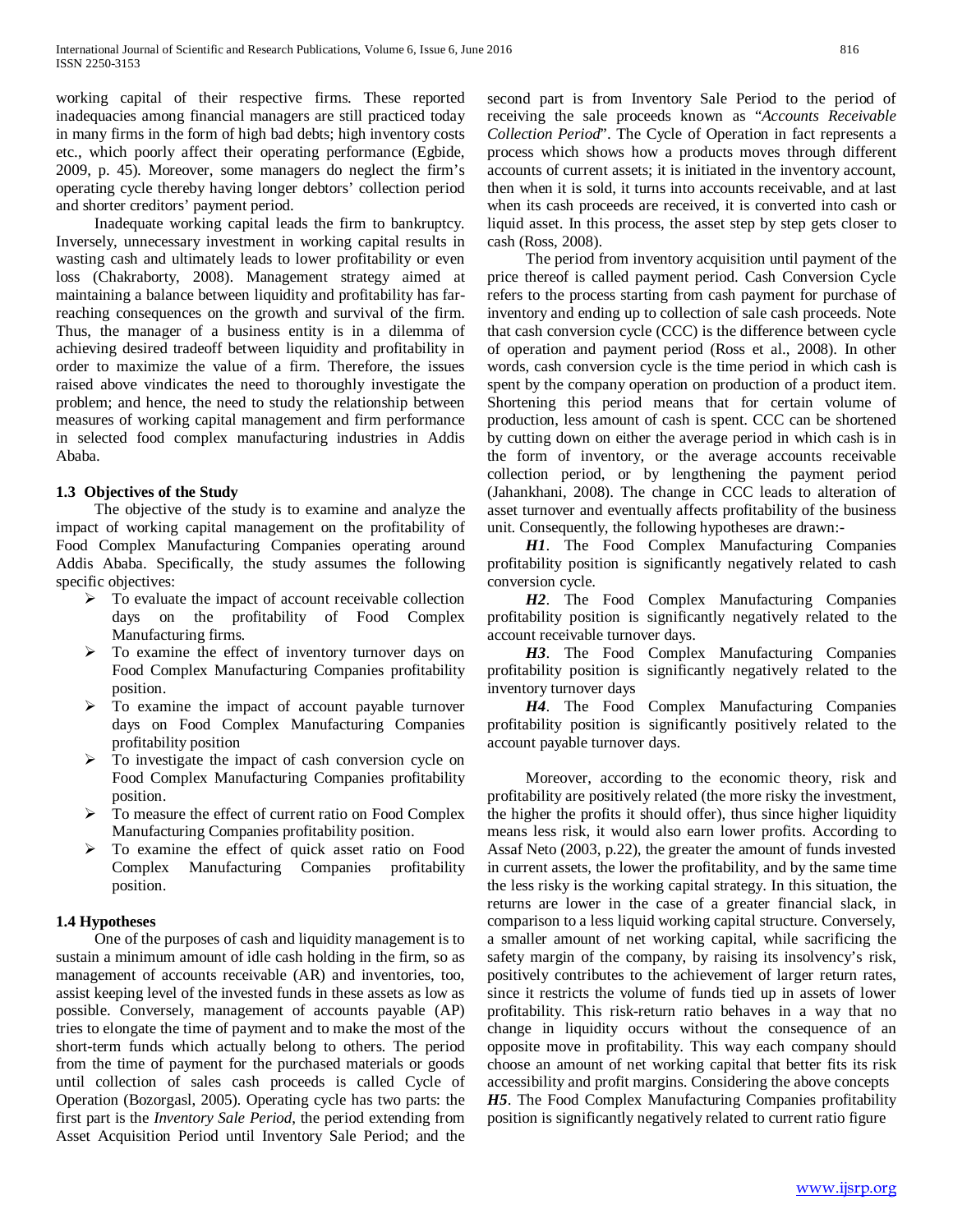*H6*. The Food Complex Manufacturing Companies profitability position is significantly negatively related to quick asset ratio figure.

 The study has significance importance for corporate managers, researchers and students. First, managers of companies, especially food complex manufacturing companies will have insight on how best to optimize balance between liquidity and profitability in their companies. The study will equip managers with desirable working capital strategy that maximizes shareholders interest and directs them in challenges that the entity faces. Secondly, other researchers who are interested in the working capital management of firms and its impact on performance will find this work as beneficial.

## II. LITERATURE REVIEW

## **2.1 Theoretical Literature**

# **2.1.1 Components of Working Capital**

 Working capital management concern companies management of their short-term capital. The short-term capital refers to the capital that companies use in their daily operations and it consists of companies' current assets and current liabilities. A well-managed working capital promotes a company's wellbeing on the market in terms of liquidity and it also acts in favor for the growth of shareholders value (Jeng-Ren, et al., 2006).

 Current assets consist of capital tied up in cash, short-term financial investments, inventories, account receivables and other current assets (Brealey, Myers & Allen, 2006, p. 813). Current liabilities include short-term loans, the debts to suppliers as account payables, accrued income taxes, and interest payments on long-term debts, dividend and other current liabilities. Consistent and systematic examination of a firm's current assets and liabilities is important to maintain sound and effective working capital management strategy.

## **2.1.2 Working Capital Management and Its Importance**

 Working capital management involves regulating the various types of short-term assets and short-term liabilities. Working capital management also requires decisions with regard to how short-term assets should be financed. The firm can finance its current assets through various means like short-term debt, long-term debt, or equity. All else constant, working capital of the firm increased when it finances short-term assets through noncurrent sources. Review of literature discloses four greatly interrelated objectives of working capital management, viz., liquidity, profitability, risk reduction and value maximization. The very purpose of any business organization is to increase the market value. Sound management of working capital is an integral component of the overall corporate strategy in creating the shareholders' value.

 The main objective of working capital management is to maintain an optimal balance between each of the working capital components. Business success heavily depends on the financial executives' ability to effectively manage receivables, inventory, and payables (Filbeck and Krueger, 2005). Firms can minimize the cost of financing and/or increase the funds available for expansion projects by minimizing the amount of investment tied up in current assets. Most of the financial managers' time and efforts are allocated towards bringing on-optimal levels of current assets and liabilities back to optimal levels (Lamberson, 1995).

 The major benefits of holding adequate working capital include among others, keeping of the affluence of the firm or averting of its commercial indebtedness through continuing production, maintenance of credit by early payment to supplies of raw materials and others. Favorable opportunities can also be exploited, e.g., a firm may make off seasonal purchases resulting in significant savings or it can fetch big supply orders, availability of emergency capital on soft terms is ensured, regular payment of dividend can also be assured due to the availability of sufficient liquidity, productivity is enhanced by making expenditures on research, innovation and technical development and by maintaining incessant flow of materials, etc.

 Also, Working capital management is essential because of its effects on the firms' risk and return, and consequently its value. Usually, the larger the firm's investment in liquid assets, the lower will be its risk and return alike. Referring to theory of risk and return, high-risk investment will result in high return. Therefore, firms with high liquidity of working capital may have low risk then low profitability. Inversely, a firm that has low liquidity of working capital, facing high risk results to high profitability. The central point here is that when managing working capital, the firm should carefully consider all the items in both accounts and try to balance the risk and return (Moradi *et al.*, 2012).

## **2.1.3 Working Capital Policy**

 Deciding on the firm's basic policy decisions regarding the target levels for each category of current assets, how current assets will be financed, and is formulated by the finance management in order to manage and handle the firm's working capital efficiently refers to working capital policy (Brigham & Houston, 2003; Paramasivan & Subramanian, 2009). Working capital policy refers to the level of investment in current assets for safeguarding the targeted sales and growth. Ideally, a firm can implement different working capital management policies as *Aggressive* or *restricted* working capital policy, *Conservative* or *relaxed* working capital policy, and/or *Moderate* working capital policy based on its investment and financing strategies. These different practices affect the profitability, liquidity, risk, and finally the value of the firm in different ways. A firm may adopt an aggressive working capital management policy with a low level of current assets as a percentage of total assets, or it may also be used for the financing decisions of the firm in the form of high level of current liabilities as a percentage of total liabilities. Excessive investment in short-term assets may have adverse effect on the firm's profitability, whereas paucity of current assets may lead to a lower level of liquidity and stock outs, resulting in difficulties in maintaining smooth operations (Van Horne & Wachowicz, 2004). More aggressive working capital policies are related to higher risk and return while conservative working capital policies are associated with lower risk and return (Gardner et al., 1986; Weinraub & Visscher, 1998). In restricted policy, the estimation of current assets for achieving targeted revenue is done very aggressively without considering for any contingencies and provisions for any unforeseen event. On the other hand, relaxed policy is just the reverse of restricted policy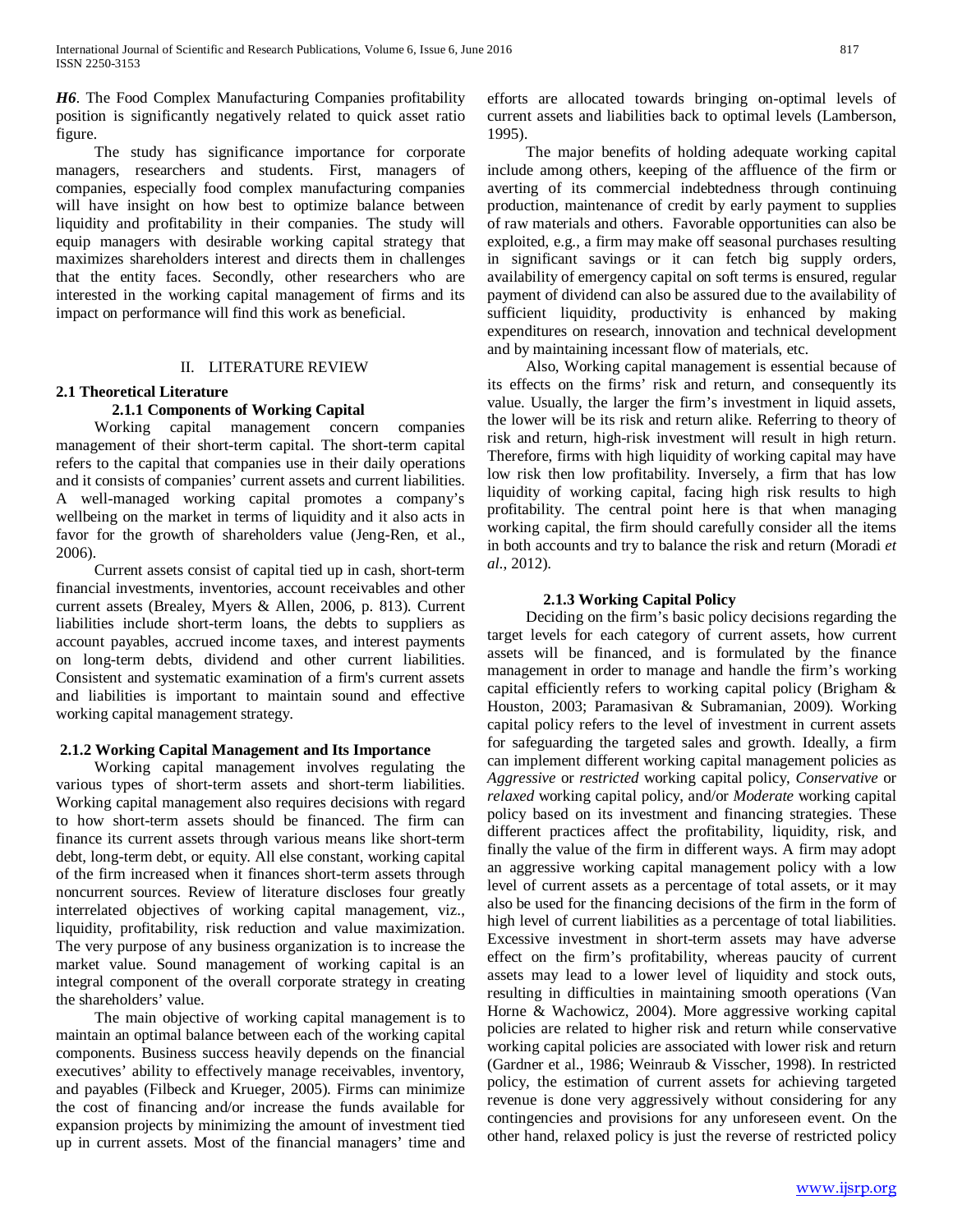in that assessment of liquid assets for realizing the targeted revenue is prepared after careful consideration of uncertain events such as seasonal fluctuations, sudden change in level of activities or sales etc.

## **2.1.4 Measures of Working Capital**

 There are two terms called gross working capital and net working capital that are also used commonly for measuring working capital level of a company. Working capital refers to its financial health and is computed by deducting current liabilities from current assets. If it is positive, it indicates that the company is in good financial health and can pay its short term debts by selling its current assts. If it is negative, the company cannot meet its debt liabilities even if it sells its current assets such as cash, accounts receivables and inventory. When working capital is in red, it is a signal that company's operational efficiency is going down or it is not generating enough sales and in the worst case scenario, negative working capital may result in bankruptcy for a company. As such, working capital is a good indicator for investors to invest or shy away from a company.

The two commonly known measures of working capital are net working capital and the gross working capital. The gross working capital is referred as working capital and it includes the total current assets of the firms, whereas net working capital is the excess of current assets over current liabilities. On the other hand, net working capital being the difference of current assets and current liabilities reflects operational efficiency and ability to generate more sales (Zubair and Mohmed (2013)

## **2.1.5 Profitability and Liquidity Measures**

 Profitability is the net result of a number of policies and decisions (Brigham & Daves, 2007). Profitability can be measured in many ways. Often these measures permit financial analysts to appraise the firm's profits with respect to a given level of sales, a certain level of assets, or the owners' investment. A firm could not attract outside capital without realizing adequate level of profit from its operation. Creditors, shareholders, and management give due consideration in increasing the earnings of the firm because of the great importance the market places on earnings (Gitman & Zutter, 2012). Among the measures, profitability ratio helps to measure the profitability position of the firm (Paramasivan & Subramanian, 2009) and go on to show the overall effects of liquidity, asset management, and debt on operating results. They also enable the investor measure how well a firm is managing its expenses. Profit margin ratios compare components of income with sales. They give the investor an idea of which factors make up a firm's income and are usually expressed as a portion of each dollar of sales (Fabozzi & Drake, 2009). Some of the measures of profitability include Return on Assets, Profit margin before income tax, Total asset turnover, Profit margin after income tax, Return on equity after income taxes, Return on equity before income taxes, etc. While measures of liquidity include Current ratio, Quick ratio, Net sales to working capital, Receivables turnover and Inventory turnover.

# **2.2 Empirical Evidence**

 The pervious section presented the theories of Working Capital Management and other related topics. This section is devoted to review the empirical studies on Working Capital Management and its effect on Profitability. Daniel and Ambrose (2013) analyzed the effect of working capital management on firm's profitability in Kenya for the period 2003 to 2012.They used, balanced panel data of five manufacturing and construction firms each of which were listed on the Nairobi Securities Exchange (NSE). Pearson's correlation and Ordinary Least Squares regression models were used to establish the relationship between working capital management and firm's profitability. They found a negative relationship between profitability and number of day's accounts receivable and cash conversion cycle, while a positive association between profitability and number of days of inventory and number of day's payable. Moreover, the financial leverage, sales growth, current ratio and firm size also have significant effect on the firm's profitability. Similarly, using a sample of 88 American firms listed on New York Stock Exchange for a period of 3 years from 2005 to 2007, Amarjit Gill, et al. (2010) examined the relationship between working capital management and profitability. They found statistically significant relationship between the cash conversion cycle and profitability, measured through GOP. They concluded that managers can create profits for their firms by properly managing the cash conversion cycle and by keeping accounts receivables at an optimal level.

 Using panel data methodology, Richard Kofi Akoto, et al. (2013) studied the relationship between working capital management practices and profitability of listed manufacturing firms in Ghana. They used secondary data collected from 13 listed manufacturing firms in Ghana covering the period from 2005-2009. They revealed a significantly negative relationship between profitability and accounts receivable days. However, the firms' cash conversion cycle, current asset ratio, size, and current asset turnover significantly and positively influence profitability. Hence, the authors suggested that managers can create value for their shareholders by creating incentives to reduce their accounts receivable to 30 days. It is further recommended that, enactments of local laws that protect indigenous firms and restrict the activities of importers are eminent to promote increase demand for locally manufactured goods both in the short and long runs in Ghana.

 Abbasali P, et al. (2012) empirically tested the impact of working capital management on profitability and Market evaluation of the companies listed in Tehran Stock Exchange. They collected data from a sample of companies listed in Tehran Stock Exchange during the years 2006 to 2010. To measure firm's profitability, they used return on assets and return on invested capital ratios. To measure the market value of companies Tobin Q ratio was used; and variables of cash conversion cycle, current ratio, current assets to total assets ratio, current liabilities to total assets ratio and total debt to total assets ratio as working capital management Criteria. The results indicated that there is a significant relationship between the working capital management and profitability criteria of company but there is no significant relationship with the criterion of market value of company. The authors concluded that management can increase the profitability of firms by reducing the cash conversion cycle and total debts to total assets ratio.

 On the other hand, Lyroudi and Lazaridis (2000) conducted a study on the cash conversion cycle and liquidity analysis of food industry in Greek using data from the major companies in the food and beverage industry of Greece, by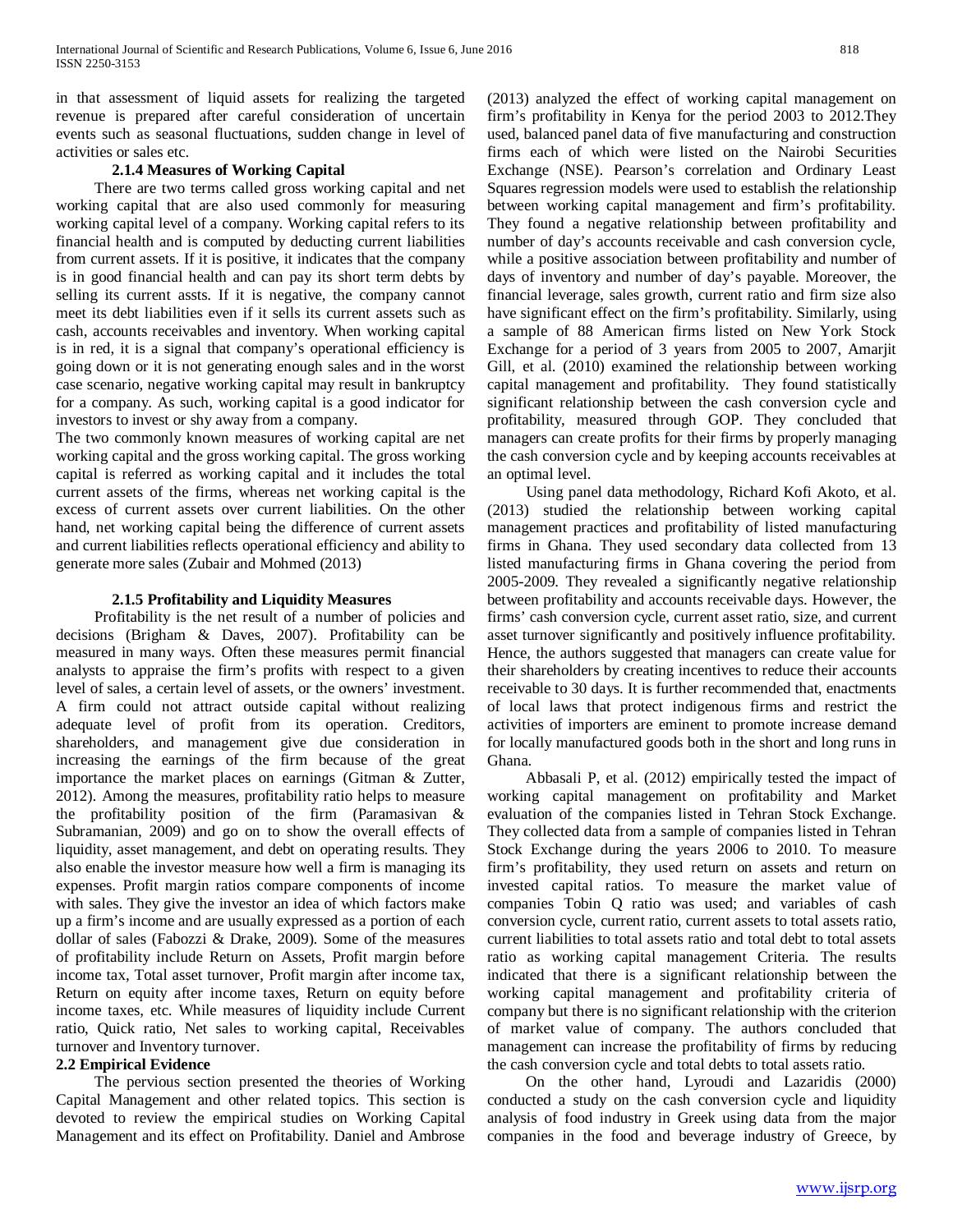adopting regression and correlation analysis, as well as t-tests of two independent sample means, indicated that there is a significant positive relationship between the cash conversion cycle and the traditional liquidity measures of current and quick ratios. The cash conversion cycle was positively related to the return on assets and the net profit margin but had no linear relationship with the leverage ratios. On the other hand, the current and quick ratios had negative relationship with the debt to equity ratio, and a positive one with the times interest earned ratio. Finally, there was no difference between the liquidity ratios of large and small firms.

 Sharma and Kumar (2011) examined the effect of working capital on profitability of Indian firms. They collected data about a sample of 263 non-financial BSE 500 firms listed at the Bombay Stock (BSE) from 2000 to 2008 and evaluated the data using OLS multiple regression. Hence, their findings were significantly departed from the various international studies conducted in different markets. The results revealed that working capital management and profitability is positively correlated in Indian companies. The study further revealed that inventory of number of days and number of days accounts payable is negatively correlated with a firm's profitability, whereas number of days accounts receivables and cash conversion period exhibited a positive relationship with corporate profitability.

 Also, Adolphus J. Toby (2010) examined the association between working capital management policy and corporate profitability in Nigerian quoted companies. Based on the data of 107 quoted companies spread across 23 sectors for the 2003- 2007 period, averages and product-moment correlation coefficients were computed based on measures of return on assets (ROA), net profit margin (NPM) and net current assets ratio (NCAR). The Love day Likelihood Test was adopted to establish the minimum value for the correlation to be most likely using sectoral data points. On the average all the sectors adopted an aggressive working capital management strategy by relying heavily on current liabilities for financing their working capital needs. Accordingly, the study identified that the adoption of this strategy produced negative profitability in most of the sectors. Also, the result showed strong positive correlation between NCAR and selected measures of profitability. Finally, the author suggested that companies would maximize profitability and add value by adopting the conservative working capital management strategy (i.e. investing more in current assets) as long as the operating environment and money markets are vigorous.

 Kesseven Padachi (2006) examined the trends in working capital management and its impact on firms performance for a sample of 58 Mauritian Small Manufacturing Firms operating in five major industry groups (food and beverages, leather garments, paper products, prefabricated metal products and wood furniture) which were both registered and organized as proprietary/private companies. Using panel data analysis for the period 1998 – 2003, the association between working capital management and corporate profitability was examined. The trend in working capital needs and profitability of firms are examined to identify the causes for any significant differences between the industries. The return on total assets defined as profit before interest and tax divided by total assets was used as a measure of profitability. The efficiency ratios, namely inventory period, accounts payable period and accounts receivable period, were used as measures of working capital. The Cash Conversion Cycle (CCC) was used as a comprehensive measure of working capital. To measure the extent of aggressive financing policy, the regressions were also included the ratio of current liabilities to total assets with a high ratio being relatively more aggressive. Sales a proxy for size (the natural logarithm of sales), the gearing ratio (financial debt/total assets), the gross working capital turnover ratio (sales/current assets) and the ratio of current assets to total assets were included as control variables in the regressions. Accordingly, the regressions result indicated that high investment in inventories and receivables is associated with lower profitability. An analysis of the liquidity, profitability and operational efficiency of the five industries showed significant changes and how best practices in the paper industry have contributed to performance. Also, the results discovered an increasing trend in the short-term component of working capital financing.

 On the other hand, using a sample of Japanese and Taiwanese firms Wang (2002) found that a shorter cash conversion cycle would lead to a better firm's operating performance. Similarly, Teruel and Solano (2007) using samples of small to medium sized Spanish firms for the 1996-2002 periods revealed that firms can create value by reducing the days in inventory period and the debtors' collection period, thus leading to the reduction in the cash conversion cycle. Deloof (2003), Samiloglu & Demirgunes (2008) and Uyar (2009), in their respective Belgium, Japan and Turkey found that there exist inverse relationship between working capital management measured by the CCC and firms financial performance. The implication is that by adopting a working capital policy which results in low investment in inventories and account receivables and the highest value of account payables, management could maximize the firms' earnings. This has been reported earlier by Blinder and Maccini, 1991, that investing more in cash conversion cycle (conservative policy) could lead to improved profitability since retaining high inventory levels is expected to increase sales, reduce supply costs, reduce cost of possible interruption in production and protect against price fluctuations caused by macro and micro economic factors. A longer receivable collection period could reinforce the relationship with customers and hence may lead to an increase in sales revenue (Ng et al., 1999). Likewise, Gill et al. (2010), in their study of US firms identified a positive relation between CCC and firm profitability; however, they did find a highly significant negative relation between account receivables and firm profitability. They suggested that management can improve the earnings of the firm by maintaining the investment in working capital to a minimum level.

 As can be observed from the foregoing empirical evidence, a lot of studies have been made on the subject of working capital management and its effect on firm profitability. However, majority of the studies were case study driven which results in contradicting and inconclusive outcomes regarding the effect of working capital management on firms' financial performance. Hence, the investigator s of the current study is highly motivated to extend the studies in Ethiopia, Addis Ababa market with reference to food complex manufacturing companies as there are no adequate studies on the subject.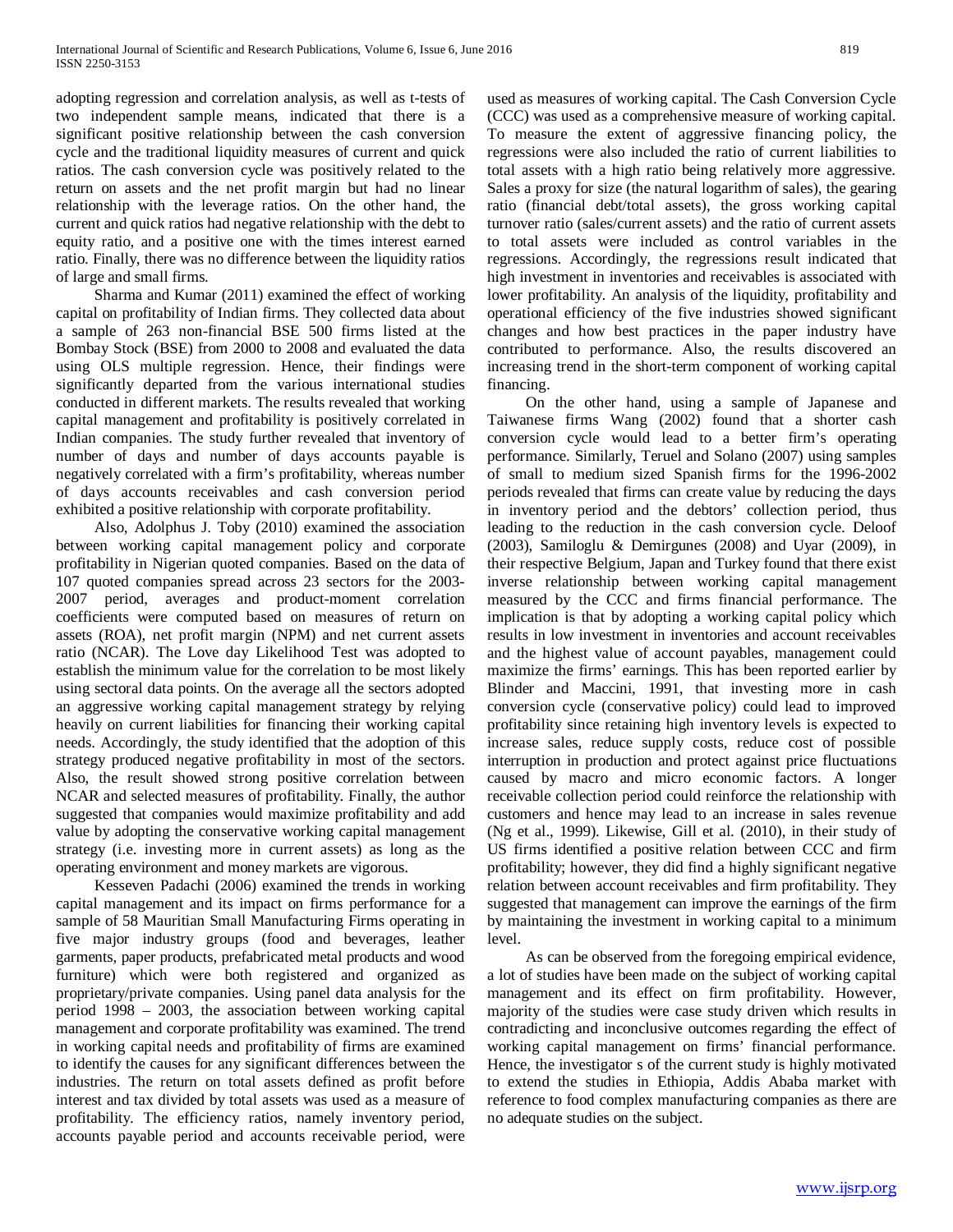## III. RESEARCH METHODOLOGY

## **3.1 Research Design**

 The aim of this research is to investigate and analyze the relationship between working capital management & profitability of food complex manufacturing firmscurrently operating in around Addis Ababa, Ethiopia. The impact of working capital components, which are the days sales outstanding (DSO), Days inventory outstanding (DIO), Days payment outstanding (DPO) and cash conversion cycle (CCC), current ratio (CR) and quick asset ratio(QAR) on profitability of Food Complex Manufacturing Companies in Ethiopia, Addis Ababa, was analyzed. The research design, used is a pooled panel data analysis of cross-sectional and time series data. Moreover, explanatory research designs with quantitative approach through which cause and effect relationship of one dependent and one or more independent variables were employed.

## **3.2 Sample Design and Sample Size Determination**

 The target population for this study was all Food Complex Manufacturing Companies currently operating in Addis Ababa. Thus, the sample comprises of Food Complex Manufacturing Companies operating in around Addis Ababa only. Specifically, the authors selected those firms meeting the following basic criteria (a) in the line of business for more than five years; (b) maintain book of records using Accepted Accounting Standards, and developed the habit of preparing financial statements annually and whose book of accounts are examined by independent Auditors. These criteria make the data more reliable and dependable. To obtain the required data, purposive sampling was applied to make the sample best fitted for the designed model. The study consist of ten (10) purposively selected food complex manufacturing firms from a population of fifty (50) companies operating at around Addis Ababa. List of manufacturing companies included in the sample were Kojj food complex manufacturing Co., Sarem food complex manufacturing Co., Helina enrich food Complex manufacturing Co., Astco food complex manufacturing Co., Simachew food complex manufacturing Co., Ahfa food complex manufacturing Co., Health care food Plc., Universal food complex manufacturing Co., Meshobia food complex manufacturing Co., and NAS Foods Plc.

## **3.3 Data Source and Collection Methods**

 Data refers to known facts or things used as a basic for inferring. Data can be described either qualitative or quantitative. In this study the authors used quantitative data to perform quantitative research so as to examine the phenomena by analyzing the numerical data, using mathematical based methods, particularly statistics. The quantitative data was secondary data collected from Annual Financial Statements of the sample firms for consecutive five years period from 2009 to 2013. The researchers considered five years as a study period, because of limited number of firms having an operating life of more than five years that can placate the basic criteria established above.

## **3.4 Data Analysis Techniques**

 The authors applied three main data analysis techniques. Firstly, descriptive statistics was used to describe the sample data collected. This statistical technique helps to overview the sample characteristics. Secondly, Pearson correlation analysis was used to define whether working capital management is associated with firm profitability. Thirdly, regression analysis was employed to test the research hypotheses. Finally, the analysis is presented by using figures and tables.

## **3.5 Variables Identification**

## **3.5.1 Independent Variables**

 To measure the working capital management efficiency of a company, the study used Account Receivable Collection period (ARCP/DSO), Inventory turnover day (ITD/DIO), and Account payable day (APD/DPO), Cash Conversion Cycle (CCC), current ratio (CR), quick asset ratio (QAR) as independent variables. These variables are considered as ratios that measures working capital management efficiency of firms.

## **3.5.2 Dependent Variable**

 To measure the selected firms financial performance position ROA was selected as dependent variable. Return on Assets measures how efficiently the company uses its assets to realize profits. Return on assets  $=$  Net income before taxes  $\div$ Total assets

## **3.5.3 Control Variables**

 Firm size, firm sales growth and the leverage ratio considered in this study as control variables because they all are inherent firms' characteristics which may also affect company operational profitability in addition to the effect of independent variables. Hence, firm Size is measured by natural logarithm of sales; Firm Sales Growth rate is measured by change in sales while debt ratio is computed by dividing total debt by total Assets.

| <b>Variable</b>                    | <b>Abbreviation</b> | Type        | <b>Measurement</b>                          |
|------------------------------------|---------------------|-------------|---------------------------------------------|
| Return on Assets                   | RoA                 | Dependent   | Net income before taxes $\div$ Total assets |
| <b>Inventory Conversion Period</b> | DIO.                | Independent | Average Inventory X 365 / COGS              |
| (Days Inventory Outstanding)       |                     |             |                                             |
| Receivables Collection Period      | DSO.                | Independent | Accounts Receivables X 365/Sales            |
| (Days Sales Outstanding)           |                     |             |                                             |
| Payables Deferral Period           | DPO <sub>1</sub>    | Independent | Total Purchases/Average<br>Accounts         |
| (Days Payment outstanding)         |                     |             | Payable                                     |
| <b>Current Ratio</b>               | CR                  | Independent | <b>Current Assets/Current Liabilities</b>   |
| <b>Quick Asset Ratio</b>           | QAR                 | Independent | Current Assets – Inventories/Current        |

**Table 1: Variables, Their Types, Abbreviations and Measurements**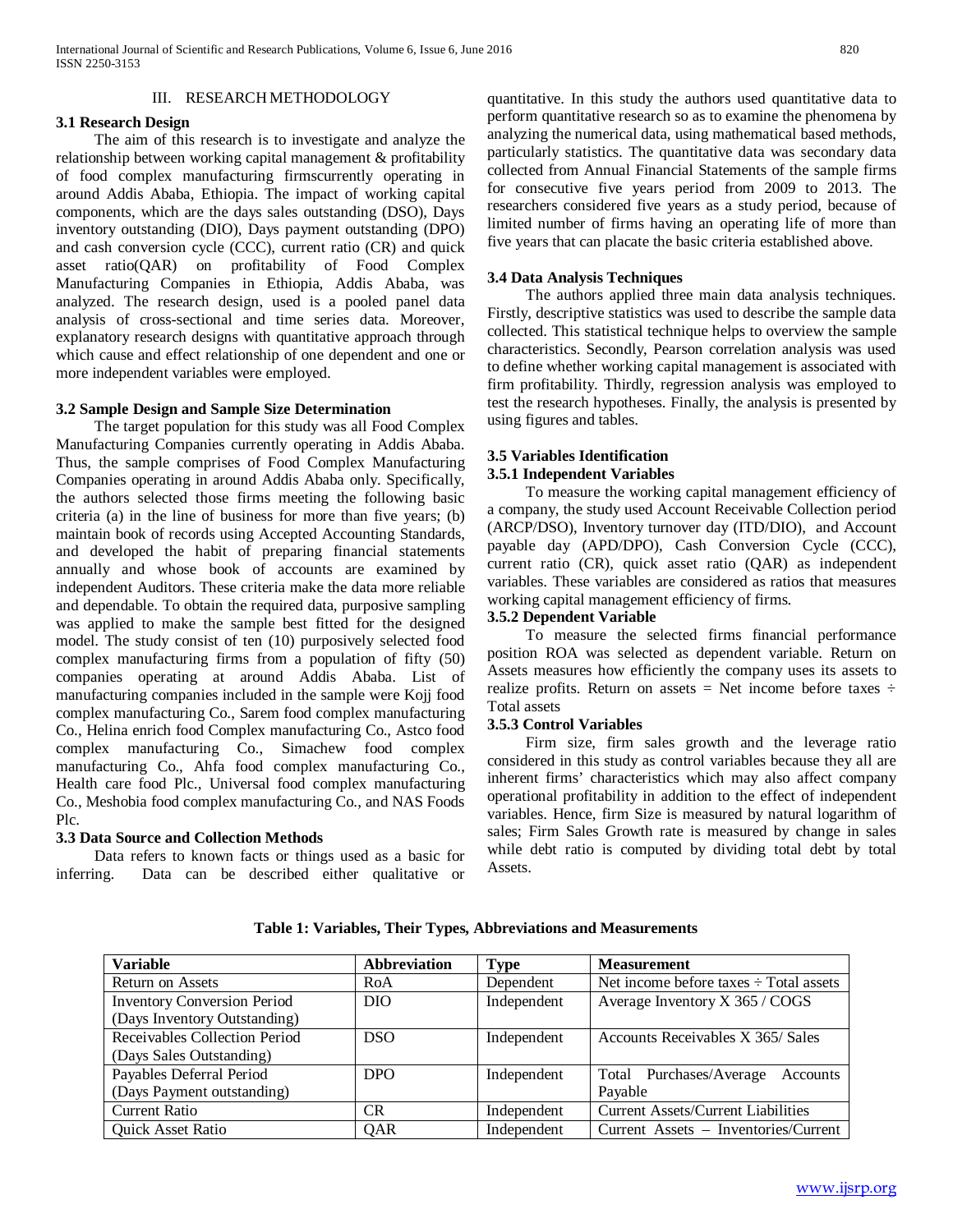International Journal of Scientific and Research Publications, Volume 6, Issue 6, June 2016

821 ISSN 2250-3153

|                              |         |             | Liabilities                         |
|------------------------------|---------|-------------|-------------------------------------|
| <b>Cash Conversion Cycle</b> | CCC.    | Independent | $DIO + DSO - DPO$                   |
| Firm Size                    | LnSales | Control     | Natural Logarithm of Sales          |
| Debt Ratio                   | DtR     | Control     | Total Debt / Total Assets           |
| Growth in Sales              | GiS     | Control     | This Year's Sales – Previous Year's |
|                              |         |             | Sales / Previous Year's Sales       |

## **3.5.4 Model Planning**

 In the foregoing section, the authors described that ROA depend upon days sales outstanding (DSO), Days inventory outstanding (DIO), Days payables outstanding (DPO), cash conversion cycle (CCC), current ratio (CR) and quick asset ratio (QAR). After reviewing theoretical literature, the following best fitted multiple regression models were developed to measure the effect of working capital management on financial performance (profitability); this model was employed by most of the previous researchers.

*ROA= f (DSO, DIO, DPO, CCC, CR, QAR)…………………………............ Equation* When the least square model has been converted into specified variables as follows; *ROA = β0 + β1(ITD) +β2(ARCP) + β3(DPO) + β4(CCC) + β5(CR)+ β5(QAR)+ β5(FS)+β5(FGR)+ β5(DR)+ ε*

## **Where**;

| <b>ROA</b><br>$=$ Return on Assets                        | <b>CR</b>  | $=$ Current ratio     |              |
|-----------------------------------------------------------|------------|-----------------------|--------------|
| $ARCP/DSO = Account receiveable collection period (Days)$ | <b>OAR</b> | $=$ Quick Asset ratio |              |
| sales outstanding)                                        | FS         | $=$ Firm Size         |              |
| $ITD/DIO$ = Inventory turnover day (Days inventory        | <b>FGR</b> | $=$ Firm growth rate  |              |
| outstanding)                                              | DR         | $=$ Debt ratio        |              |
| $=$ Days payables outstanding<br>DPO                      | ε          | $=$ the error term    |              |
| $=$ Cash conversion cycle<br>CCC C                        |            | $=$                   | Coefficients |

 Specifically, when the above general model is converted into the specified Variables of this study the following multiple regression model equations were run to estimate the effect of working capital policies on the profitability of selected companies:  $\frac{1}{2}$ 

| Inventory turnover day and Profitability Measure (ROA).                                                                      |     |
|------------------------------------------------------------------------------------------------------------------------------|-----|
|                                                                                                                              | (1) |
| Accounts Receivable Collection period and Profitability Measure (ROA):                                                       |     |
|                                                                                                                              |     |
| Days payable Outstanding and Profitability Measure (ROA):                                                                    |     |
| $ROA i = \beta 0 + \beta 1 (DPOi) + \beta 2(FSi) + \beta 3(FGRi) + \beta 4(DRi) + \varepsilon \dots \dots \dots \dots \dots$ | (3) |
| Cash Conversion Cycle and Profitability Measure (ROA):                                                                       |     |
|                                                                                                                              | (4) |
| Current ratio and Profitability Measure (ROA):                                                                               |     |
|                                                                                                                              | (5) |
| Quick Asset ratio and Profitability Measure (ROA):                                                                           |     |
|                                                                                                                              | (6) |
|                                                                                                                              |     |

## IV. DATA ANALYSIS AND FINDINGS

 In this part of the study, the panel data, which is prepared from the financial statements of sample firms, are analyzed using descriptive statistics, correlation analysis and linear regression analysis.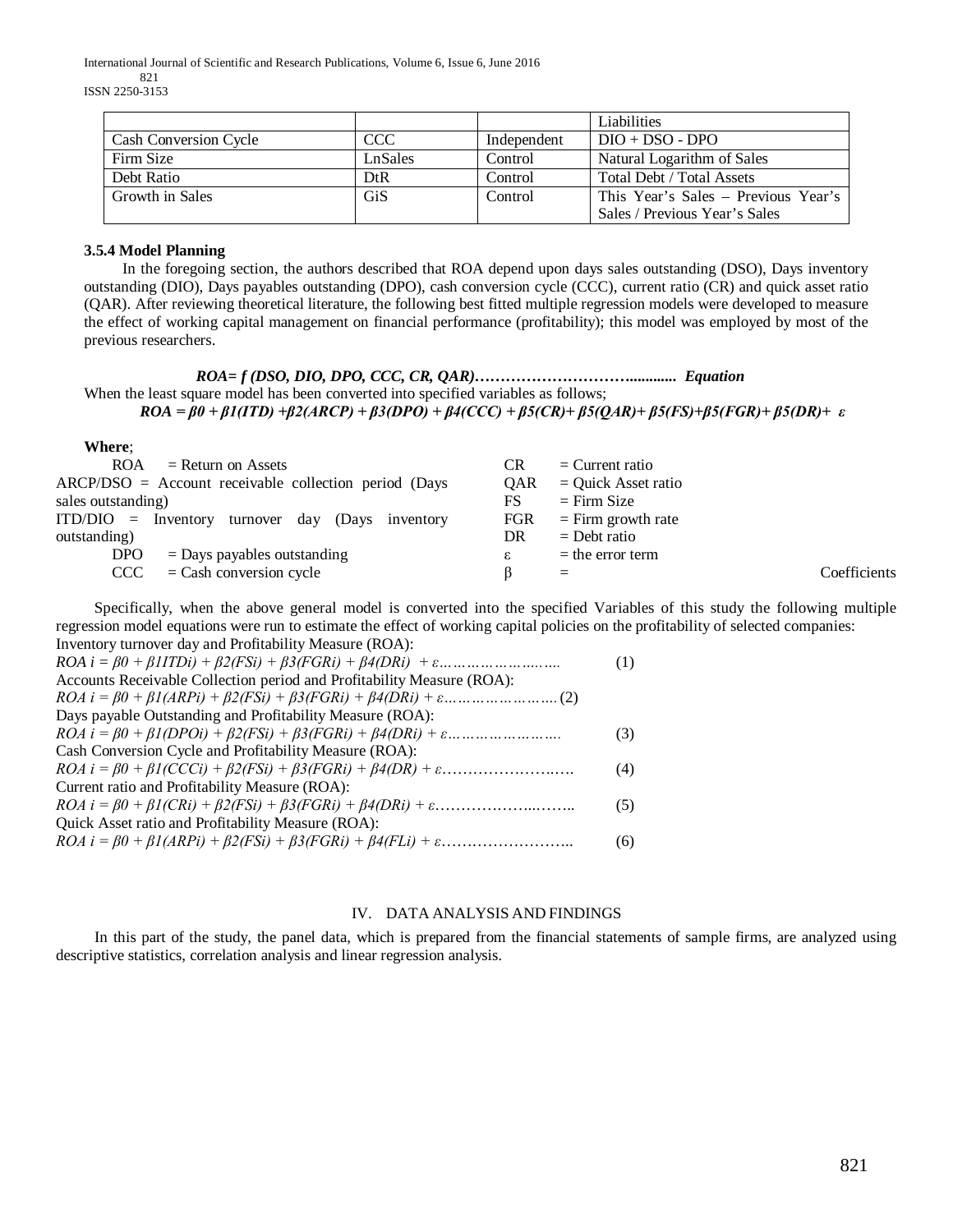## **4.1 Descriptive Statistics**

## **Table 2: Descriptive Statistics**

|             | N  | Minimum | Maximum | Mean  | <b>Std. Deviation</b> |
|-------------|----|---------|---------|-------|-----------------------|
| <b>ITD</b>  | 50 | 12.84   | 664.29  | 129.8 | 114.15                |
| <b>ARCP</b> | 50 | 8.91    | 330.65  | 74.57 | 74.32                 |
| <b>APD</b>  | 50 | 25.16   | 892.05  | 172   | 177.24                |
| <b>CCC</b>  | 50 | -224.11 | 271.45  | 32.34 | 94.94                 |
| <b>CR</b>   | 50 | 0.54    | 7.34    | 1.89  | 1.37                  |
| QAR         | 50 | 0.06    | 5.64    | 0.86  | 0.88                  |
| DR          | 50 | 0.10    | 0.92    | 0.54  | 0.20                  |
| FGR         | 50 | $-0.68$ | 3.98    | 0.34  | 0.92                  |
| FS          | 50 | 3.32    | 5.39    | 4.71  | 0.43                  |
| ROA         | 50 | $-0.13$ | 0.40    | 0.17  | 0.12                  |

**Source:** *SPSS Output from Financial Statements of Sample Firms, 2009-2013*

 Table 2 above shows some of selected descriptive statistics of the sample firms including the mean, standard deviations, minimum and maximum values of study variables for the study period. The research has used a total of 10 variables for the analysis purpose and the total 10 variables were broadly classified in to three categories, that is, 6 independent variables, 1 dependent variable and 3 control variables. Out of the 6 independent variables, 4 are proxies for working capital management measures of the sample firms, while the rest two independent variables are used to measure liquidity. Three variables are considered as control variables, which are firm size as measured by the natural logarithm of sales, firm growth rate measured by the relative change in sales as compared to previous year and leverage of the firms.

 The mean value of return on asset is 0.17 percent and it deviates 0.13 percent to the left and right side of the mean value. This indicates that the data points are very close to the mean. Its minimum value is -0.13 percent while its maximum value is 0.4 percent. This suggests that the profitability position of the food complex manufacturing business in Addis Ababa is not found satisfactory.

 The average current ratio for the sampled food Manufacturing Private Limited Companies is 1.89, which is almost approached to the preferred current ratio (as a rule of thumb it is good for the firm to have current ratio of 2).The standard deviation is 1.37. The standard deviation shows little variability in current ratio among the sampled companies. The minimum and the maximum values of current ratio is 0.54 and 7.34 respectively. The table further depicts, the mean value of Quick asset ratio is 0.87, which is slightly less than the standard quick ratio of 1 (as a rule of thumb the preferred quick ratio is 1). The value of quick asset ratio can vary to both sides of the mean value by 0.89. The minimum and the maximum value of quick ratio is 0.06 and 5.64 respectively.

 Similarly, descriptive statistics for the three measures of efficiency of working capital management, namely, accounts receivable collection period, inventory turnover period and accounts payable period was computed. Accounts receivable collection period, a measurement for collection policy of the firm, is averaged to 75 days for the sampled firms. This indicates that, firms in the sample wait 75 days on average to collect cash from credit sales. The Account receivable period shows the sampled firms wait a minimum of 8 days and a maximum of 330 days to collect credit sales and deviates by 73.81 days to both sides of the mean value. The variance shows the existence of large difference in accounts receivable period among the sampled firms.

 The average value of Inventory turnover period as a proxy for inventory policy is 130 days. This means, firms in the sample needs on average 130 days to sell inventory. As it is shown in the above table, the standard deviation of inventory holding period is 114 days. To the sampled firms the inventory holding period ranges between 12 and 664 days as minimum and maximum values respectively. The maximum value of 664 days to convert inventory into sales is a very long period. The average value of Accounts payable period as a proxy for payment policy is 172 days. The standard deviation of account payable period for the sample firms is 177 days. The period ranges between 25 days and 892 days. The minimum value of account payable period, 25 days, indicates that the firm needs 25 days to effect payment of credit purchases.

 Average cash conversion cycle, one of the comprehensive measures of working capital, days for the sampled firm is 30 days and the standard deviation is 96 days. The minimum value of -224 days shows that a firm records a large inventory turnover and/or cash collections from credit sales before making a single payment for credit purchases. It means that the accounts receivable period and/or the inventory holding period are very short and/or the accounts payable period of the firm is very long. On the other hand, the maximum time for cash conversion period of 271 days is considered a very long period.

 In addition, the above table includes the descriptive statistics of control variables that was used in the study. The first control variable, firm size, as measured by the natural logarithm of annual sales, is averaged to 4.72 for the sampled firms and it can deviate to both sides of the mean value by 0.43. The minimum and maximum values of the firm size measured by the natural logarithm of the firm's annual seals are 3.32 and 5.79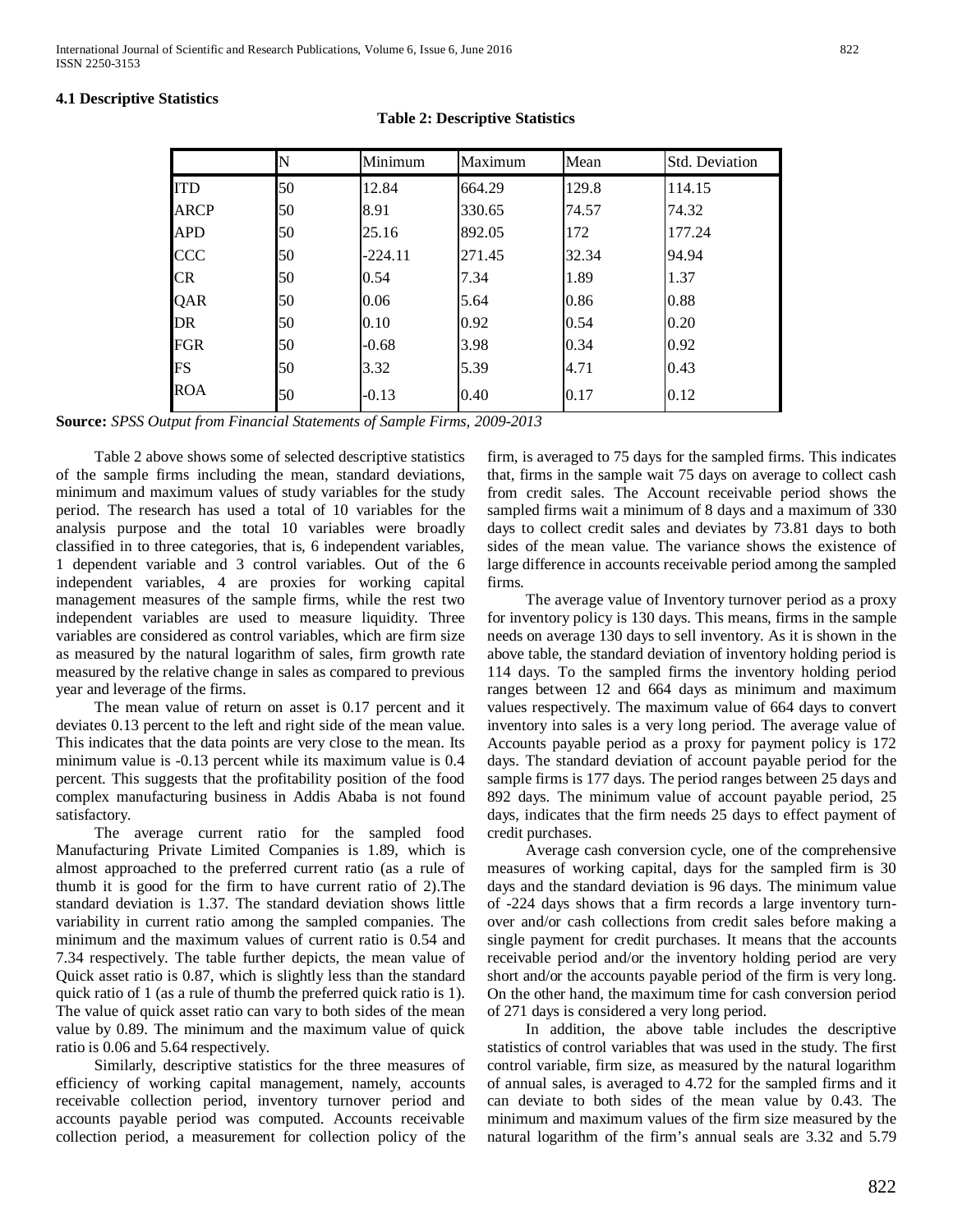respectively. The second control variable, firm growth rate average value is 34 percent, as measured by changes in annual sales. This indicates that there was moderate sales growth rate among the sampled firms. However, there is a deviation of 92 percent, from mean value of sales growth to both directions. The minimum and maximum sales growth among the sampled firms is -68 percent and 398 percent respectively. The third control variable, financial leverage is 54 percent on average and vary by 20 percent to both sides of the mean value. The minimum and maximum values of financial leverage are 10 percent and 92 percent respectively.

## **4.2 Correlation Analysis on Working Capital Management and Profitability**

 Pearson correlation coefficient is the most common tool to measure the relationship between two variables. It measures the linear dependence between two variables. The coefficient is a value between  $+1$  and  $-1$  inclusive. A value of 1 implies that a linear equation describes the relationship between the two variables perfectly, i.e. the first variable increases in the same

proportion as the second one. A value of −1 implies that all data points lies on a line for which if the first variables increases the second have a perfectly proportional decrease. A value of 0 implies that there is no linear correlation between the variables. The other values are a mean term between these results. E.g. a coefficient of 0.4 means that there is a positive but not perfect relationship between the variables, a coefficient of 0.8 means the same thing however a 0.8 means a stronger relationship than a 0.4 coefficient.The interpretation of the correlation result is subjective. An important aspect to be considered is that the Pearson correlation coefficient presupposes that the variables are normally distributed. So in order to verify if this is valid for the studied sample test for normality was made for each of the variables.

## **4.2.1 Correlation Analysis of ARCP/DSO and ROA**

 Correlation Analysis has been performed to examine the relationship between Account receivable collection period and profitability and the result is shown in the following table.

|             |                        | <b>ROA</b> | <b>ARCP</b> | <b>APD</b> | <b>CCC</b> |
|-------------|------------------------|------------|-------------|------------|------------|
| <b>ROA</b>  | Pearson<br>Correlation |            | $-.311*$    | $-.274$    | $-.566**$  |
|             | Sig. (2-tailed)        |            | .028        | .054       | .000       |
|             | N                      | 50         | 50          | 50         | 50         |
| <b>ARCP</b> | Pearson<br>Correlation | $-311*$    |             | $.664**$   | .669**     |
|             | Sig. (2-tailed)        | .028       |             | .000       | .000       |
|             | N                      | 50         | 50          | 50         | 50         |
| <b>APD</b>  | Pearson<br>Correlation | .274       | .664**      | 1          | $.691**$   |
|             | Sig. (2-tailed)        | .054       | .000        |            | .000       |
|             | N                      | 50         | 50          | 50         | 50         |
| <b>CCC</b>  | Pearson<br>Correlation | $-0.566**$ | .669**      | $.691**$   |            |
|             | Sig. (2-tailed)        | .000       | .000        | .000       |            |
|             | N                      | 50         | 50          | 50         | 50         |

**Table 3: Correlation Analysisof ARCP/DSO and ROA**

*\*. Correlation is significant at the 0.05 level (2-tailed).*

*\*\*. Correlation is significant at the 0.01 level (2-tailed).*

## **Source:** *SPSS Output from Financial Statements of Sample Firms, 2009 - 2013*

 Results from the Pearson correlation analysis reveal that ROA has a significant negative relationship with receivable collection day. This would suggest that better returns may be associated with fast collection of receivables and undue length of receivable days negatively affect ROA. However, such an assumption further investigated in this study by using linear regression analysis to confirm any economic impact of Account Receivables collection days on return on assets.

 In the previous chapter of this study, it was hypostasized that, there is strong negative correlation between accounts receivable period and profitability as measured by return on asset. In line with the research hypothesis, the above correlation Table showed strong negative correlation coefficient between accounts receivable period and profitability measured by return on asset. From the table, the correlation coefficient of accounts receivable period with return on assets is -0.311 and significant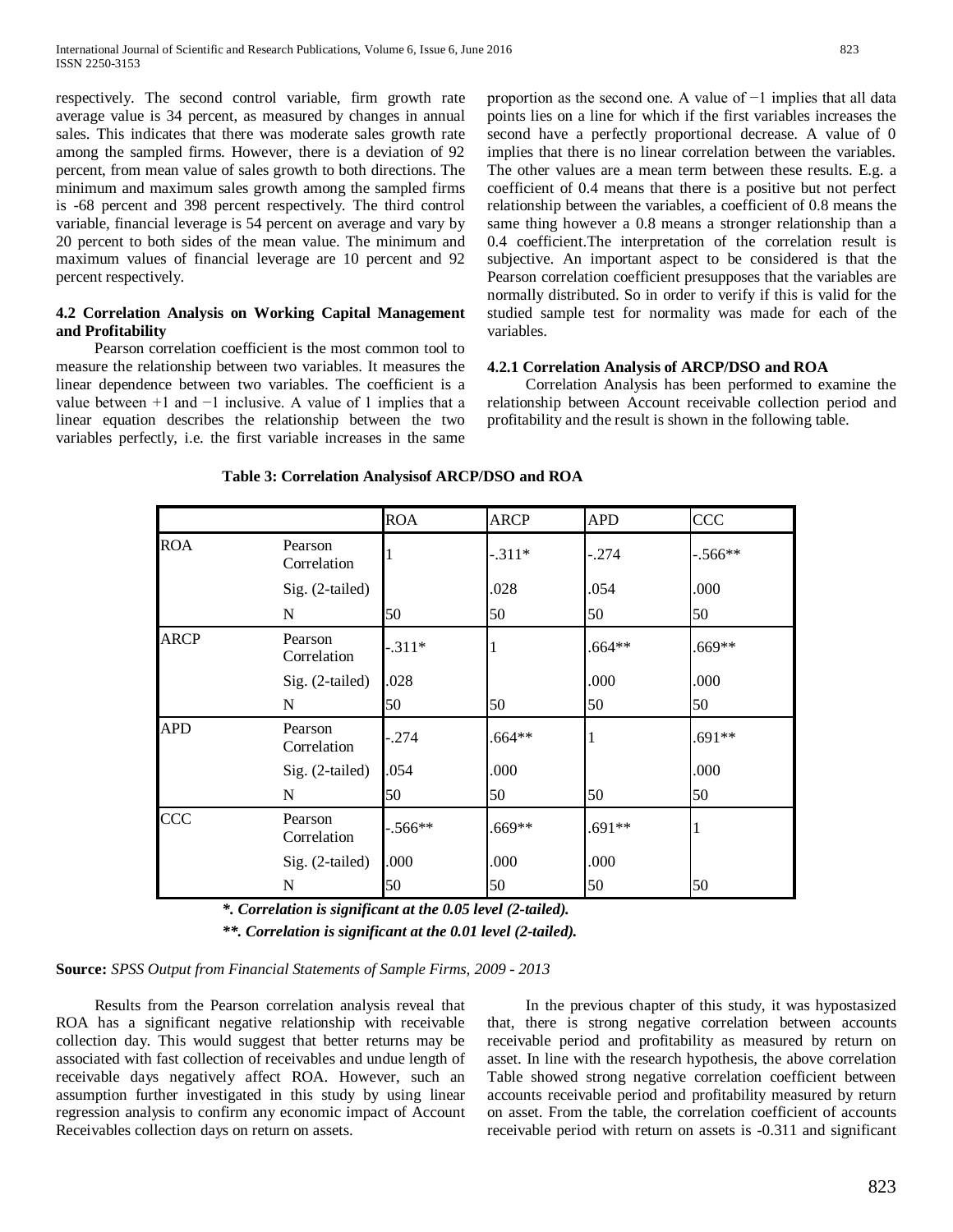at the 0.05 level. It indicates that the shorter account receivable period is strongly linked with high profitability and/or longer accounts receivable period is associated with lower profitability.

## **4.2.2. Correlation Analysis of APD/DPO and ROA**

 Table 3 also shows the correlation between Account payable days and profitability measured by return on asset. The result showed that ROA has a negative correlation with Account payable days. In the first chapter of this study, it was hypothesized that there is a strong positive relationship between accounts payable period and profitability as measured by return on assets. In contrary with the research hypothesis, the above correlation matrix indicates negative relationship between account payable period and profitability measure. Account payable period has correlation coefficients of -0.27 with return on assets and the relationship is not found significant. However, the prevailed negative relationship between accounts payable period and profitability goes with the view that less profitable firms wait longer to pay their bills.

## **4.2.3. Correlation Analysis of CCC and ROA**

 Pearson correlation analysis between CCC and ROA is also processed in the above table. The result suggested that ROA has a significant negative correlation with CCC. This means that better returns may be associated with shortest CCC and lengthy CCC negatively affects ROA. However, such a conclusion further investigated in this study by using linear regression analysis to confirm any economic impact of CCC on return on assets.

 In the previous chapter of this study, it was hypostasized that, there is strong negative correlation between CCC and profitability as measured by return on asset. In line with the research hypothesis, the above correlation Table showed strong negative correlation coefficient between CCC and profitability measured by return on asset. From the table, the correlation coefficient of CCC with return on assets is -0.566 and significant at the 0.01 level. It indicates that the shorter the CCC is highly associated with higher profitability and/or longer the CCC is highly associated with lower profitability.

## **1.2.4. Correlation Analysis of ITD/DIO and ROA**

 Pearson correlation analysis between inventory conversion period and profitability as measured by ROA has been computed and the result is summarized in the following table:-

|                            | <b>ROA</b> | <b>ITD</b>                                                                                                                  | <b>DR</b> | <b>FGR</b> | <b>FS</b> |
|----------------------------|------------|-----------------------------------------------------------------------------------------------------------------------------|-----------|------------|-----------|
| <b>Pearson Correlation</b> |            | $-.530**$                                                                                                                   | $.322*$   | .127       | .274      |
| Sig. (2-tailed)            |            | .000                                                                                                                        | .023      | .380       | .054      |
| N                          | 50         | 50                                                                                                                          | 50        | 50         | 50        |
| <b>Pearson Correlation</b> | $-.530**$  |                                                                                                                             | .098      | $-122$     | $-.490**$ |
| Sig. (2-tailed)            | .000       |                                                                                                                             | .497      | .397       | .000      |
| N                          | 50         | 50                                                                                                                          | 50        | 50         | 50        |
| <b>Pearson Correlation</b> | $.322*$    | .098                                                                                                                        |           | $-.136$    | .142      |
| Sig. (2-tailed)            | .023       | .497                                                                                                                        |           | .347       | .324      |
| N                          | 50         | 50                                                                                                                          | 50        | 50         | 50        |
| <b>Pearson Correlation</b> | .127       | $-122$                                                                                                                      | $-136$    | 1          | $-.135$   |
| Sig. (2-tailed)            | 380        | .397                                                                                                                        | .347      |            | .349      |
| N                          | 50         | 50                                                                                                                          | 50        | 50         | 50        |
| <b>Pearson Correlation</b> | .274       | $-.490**$                                                                                                                   | .142      | $-.135$    | 1         |
| Sig. (2-tailed)            | .054       | .000                                                                                                                        | .324      | .349       |           |
| N                          | 50         | 50                                                                                                                          | 50        | 50         | 50        |
|                            |            |                                                                                                                             |           |            |           |
|                            |            |                                                                                                                             |           |            |           |
|                            |            | **. Correlation is significant at the 0.01 level (2-tailed).<br>*. Correlation is significant at the 0.05 level (2-tailed). |           |            |           |

**Table 4: Correlation Analysis of ITD/DIO and ROA**

**Source:** *SPSS Output from Financial Statements of Sample Firms, 2009-2013*

 Results from the correlation analysis revealed that ROA has a significant negative correlation with inventory turnover day. This would suggest that better returns may be associated with fast production and selling activities. However, the result further investigated in this study by using linear regression analysis to confirm any economic impact of inventory turnover days on return on assets.

 In the first chapter of this study, it was hypothesized that there is strong negative correlation between inventory turnover days and profitability as measured by return on asset. In line with the research hypothesis, the above correlation Table shows strong negative correlation coefficient between inventory turnover day and return on asset. From the table, the correlation coefficient of inventory turnover days with return on assets is -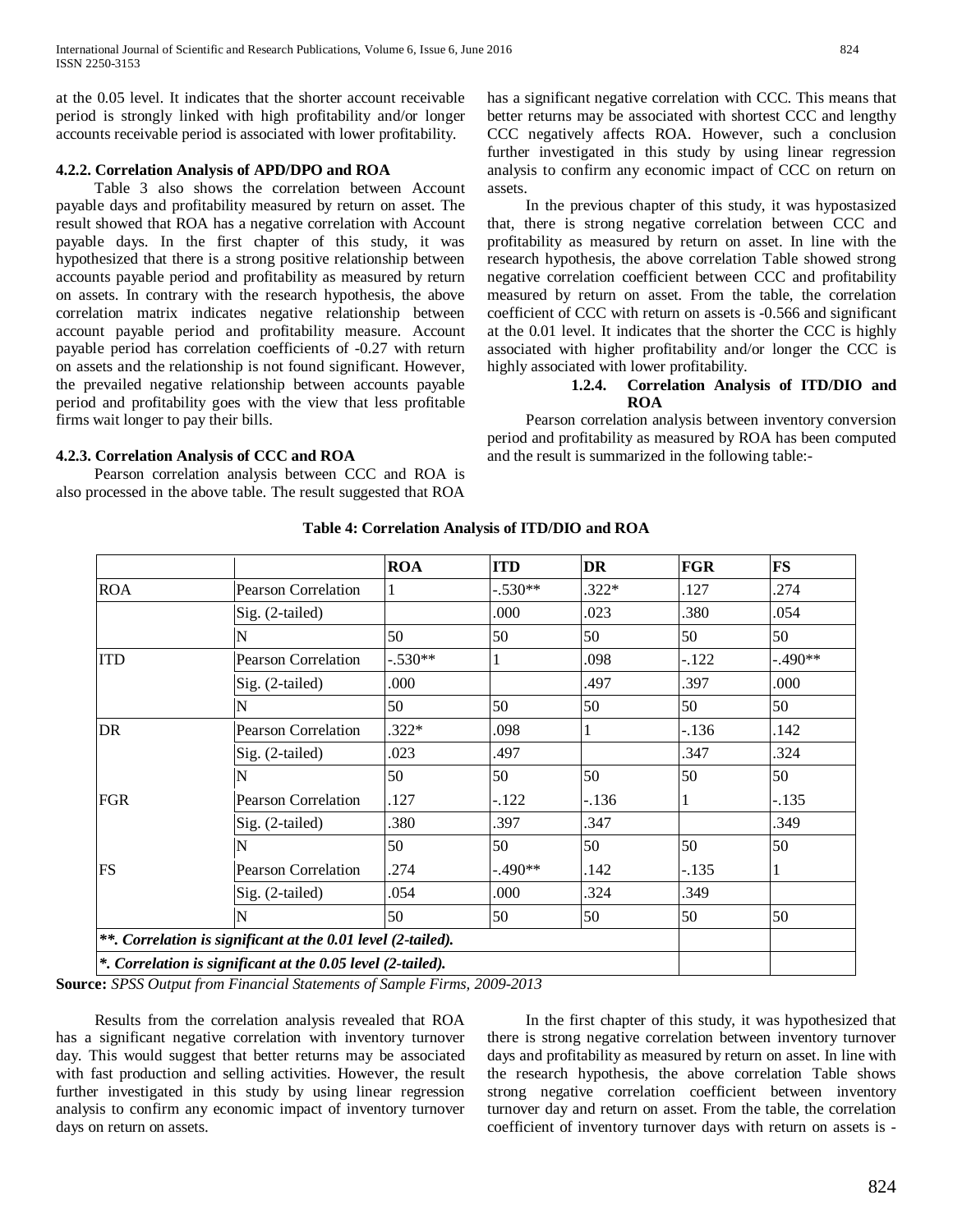0.53 percent and significant at the 0.01 level. It indicates that the shorter the inventory turnover day is strongly associated with high profitability and/or longer inventory turnover days is associated with lower profitability.

## **4.2.5. Correlation of Control Variables with ROA**

 In addition, as it can be clearly reflected in Table 4 there is a positive correlation coefficient between firm size and profitability as measured by return on assets. The Pearson coefficient of 0.27 means firm size has weak positive relationship with return on assets. Moreover, the above correlation table showed that firm growth rate is also weakly and positively related with Return on asset with a correlation coefficient of 0.12. On the other hand, financial leverage has strongly and positively correlations with return on assets with a correlation coefficient of 0.322.

#### **4.2.6. Correlation Analysis of CA, QAR and ROA**

 Pearson between liquidity measures (Current assets ratio and quick asset ratio) and profitability as measured by ROA has been performed and the result is summarized in the following table

|            |                                                              | <b>ROA</b> | CR       | QAR      |
|------------|--------------------------------------------------------------|------------|----------|----------|
| <b>ROA</b> | Pearson Correlation                                          |            | $-.237$  | $-.071$  |
|            | Sig. (2-tailed)                                              |            | .097     | .624     |
|            |                                                              | 50         | 50       | 50       |
| CR.        | <b>Pearson Correlation</b>                                   | $-.237$    |          | $.820**$ |
|            | $Sig. (2-tailed)$                                            | .097       |          | .000     |
|            |                                                              | 50         | 50       | 50       |
| QAR        | <b>Pearson Correlation</b>                                   | $-.071$    | $.820**$ |          |
|            | $Sig. (2-tailed)$                                            | .624       | .000     |          |
|            | N                                                            | 50         | 50       | 50       |
|            | **. Correlation is significant at the 0.01 level (2-tailed). |            |          |          |

**Table 5: Correlation analysis of CA, QAR and ROA**

**Source:** *SPSS Output from Financial Statements of Sample Firms, 2009-2013*

 In finance theories there is a trade-off between profitability and liquidity. In line with this theoretical framework, it was hypothesized that there is a strong negative relationship between profitability measures and the traditional measures of liquidity. However, the above table showed that, there is negative relationship between liquidity, as measured by both current ratio and quick assets ratio, and the profitability measures but the correlation is not found significant. As indicated in the above table the correlation coefficients for current ratio and quick asset ratio with return on assets are -0.237 and -0.071 respectively.

 Although, the pair wise correlations give evidence for relationship between two variables; it says nothing about cause and effect relationships between the variables. So that, from the results of correlation analysis, it is difficult to say that shorter accounts receivable period leads to higher profitability or shorter inventory turnover period is a result of the higher profitability. Likewise, it is difficult to interpret the CCC and profitability variables by stating that a higher profit is the result of shorter CCC or lower profit is the result of longer CCC.

 The limitation of correlation analysis is it shows the coefficient and the direction of relationship (weather it is positive or negative) between two variables. Another additional shortcoming of correlation analysis is that, it does not provide reliable indicators or coefficients of association in a manner which control for additional explanatory variables. This means care must be exercised when interpreting the pair wise correlation coefficients. In examining effect of some variables on the other variables, additional analysis will be carried out using linear regression analysis so as to overcome the problems of correlation analysis.

#### **4.3. Regression Analysis of WCM and ROA**

 To further investigate the relationship between working capital management and firm's profitability and also to analyze the impact of independent variables on firms profitability measured by return on assets multiple regression model were carried out. Moreover, two additional regressions analysis were done to examine the relationship between firm's profitability measure (return on asset) and the traditional measures of liquidity (current asset and quick asset).

 Before running each of the following regression models, the basic eight assumptions of multiple Regression Models (MRM) has been tested. The first assumption says dependent variable should be measured on a continuous scale. The second assumption says there must be two or more independent variables which can be either continuous and/or categorized. The third assumption is about the independence of observation and independence of residuals. The forth assumption says there need to be a linear relationship between the dependent variable and each of the independent variables and the dependent variable and the independent variable collectively. The fifth assumption says the data need to show homoscedestically. The sixth assumption says the data must not be multi co-linearity. The seventh assumption says there should be no significant outlier. Finally, the last assumption said that the residual error appropriately normally distributed.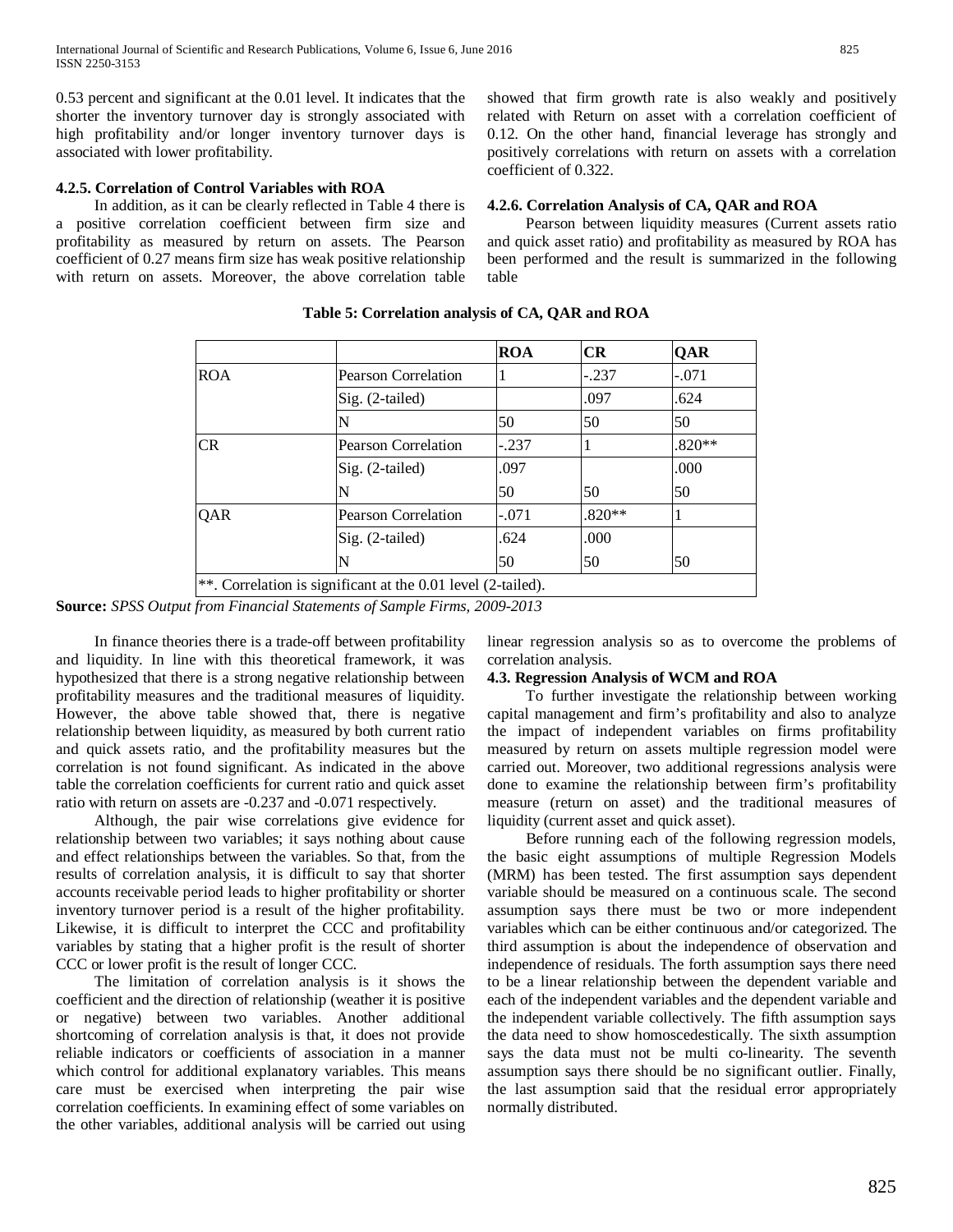## **4.3.1. Regression Analysis of ITD and ROA**

 Regression analysis has been performed to analyze the effect of inventory turnover day on return on assets and the result

is shown in the following table. The data were tested for all the MRM assumptions and the result is shown in the appendix.

| I<br>۰,<br>M. |  |
|---------------|--|

| Table 6: Regression analysis of ITD and ROA |  |  |
|---------------------------------------------|--|--|
|                                             |  |  |

| <b>NOUTE DUMINIQUE</b> |          |                    |                                 |  |  |  |  |
|------------------------|----------|--------------------|---------------------------------|--|--|--|--|
| Model<br>R             | R Square | Adjusted<br>Square | R Std. Error of the<br>Estimate |  |  |  |  |
| .661 <sup>a</sup>      | .437     | 387                | 10008                           |  |  |  |  |

a. Predictors: (Constant), FS, FGR, DR, ITD

## **ANOVA**

| Model      | Sum<br>of<br>Squares | Df | Mean<br>Square | F     | Sig.           |
|------------|----------------------|----|----------------|-------|----------------|
| Regression | .350                 |    | .088           | 8.738 | $.000^{\rm a}$ |
| Residual   | .451                 | 45 | .010           |       |                |
| Total      | .801                 | 49 |                |       |                |

a. Predictors: (Constant), FS, FGR, DR,

ITD

b. Dependent Variable: ROA

## **Coefficients**

|                | Unstandardized<br>Coefficients |            | Standardized<br>Coefficients |          |      |
|----------------|--------------------------------|------------|------------------------------|----------|------|
| Model          | В                              | Std. Error | Beta                         | T        | Sig. |
| l(Constant)    | .535                           | .322       |                              | 1.663    | .103 |
| <b>ITD</b>     | $-.123$                        | .028       | $-.585$                      | $-4.380$ | .000 |
| D <sub>R</sub> | .251                           | .072       | .402                         | 3.474    | .001 |
| <b>FGR</b>     | .014                           | .016       | .102                         | .882     | .382 |
| FS             | $-.167$                        | .401       | $-.056$                      | $-.417$  | .678 |

a. dependent variable ROA

 From the model summary table, we have seen that the coefficient of determination value is 0.437, which indicates 43.7% of the variability in the return on assets is well explained by the changes in the independent variables used in the model. However, the remaining 56.3 percent change in the return on asset is caused by other factors that are not included in the models. Moreover, the overall significance of the model, when measured by F statistics of 8.738 with P-values of 0.000 on the ANOVA table, indicate that the model is well fitted at 1 percent significance level. The result of the regression analysis in the above table indicates that inventory turnover day has a significant negative impact on profitability. The t-significant value of -4 and 0.000 indicates that the impact of inventory turnover days on ROA is very strong and significant. This finding is in line with the hypothesis that there is strong negative relationship between inventory turnover day and profitability of firms. This means that inventory turnover period significantly and negatively affect return on asset. That is, as the inventory turnover period increases, profitability will decrease in the food complex manufacturing firms operated in around Addis Ababa and vice versa. This does make economic sense; the longer the inventory is held, the more working capital is tied up, and firms thus have less opportunity to invest this capital in profitable projects. Therefore, the firm's profitability can be enhanced by speeding up the inventory conversion period. This result is similar with the previous study of Tiringo Dinku (2013), Sharma and Kumar (2011),Ponsian N.et.al. (2014) Shin and Soenen (1998), Lazaridis & Tryfonidis (2006), Raheman and Nasr (2007), Teruel and Solano (2007) while, it is contrary to the prior study findings of Daniel M. and Ambrose J. (2013),Shahid Ali (2011) and Mathuva (2010).

# **4.3.2. Regression Analysis of ARCP and ROA**

 Regression analysis has been done to analyze the effect of receivable collection day on return on assets and the result is shown in the following table. The data is tested for all assumption of multiple regression models.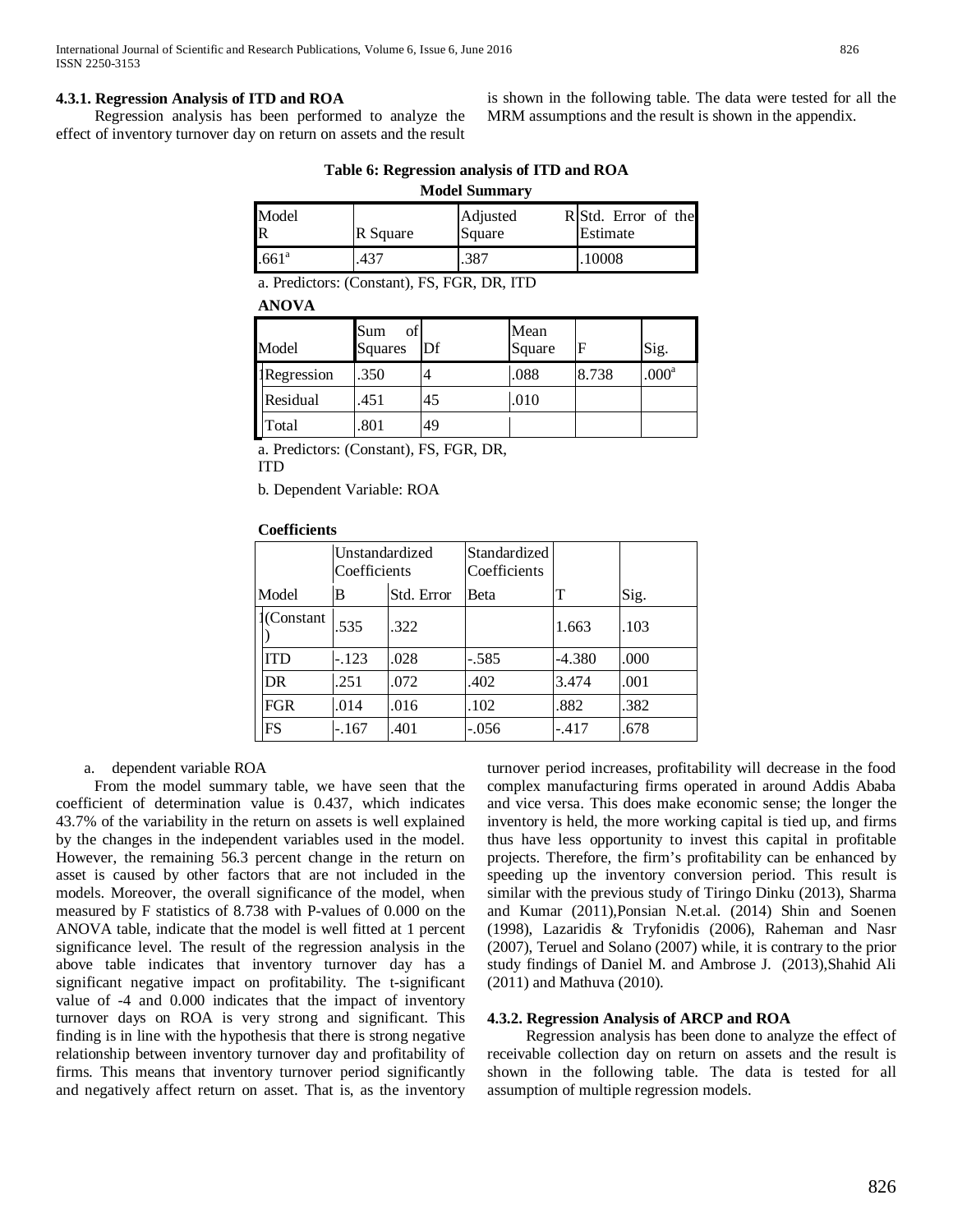#### **Table 7: Regression analysis of ARCP and ROA**

#### **Model Summary**

| Model             | R Square | Adjusted | R Std. Error of the |
|-------------------|----------|----------|---------------------|
| R                 |          | Square   | Estimate            |
| .469 <sup>a</sup> | 220      |          | 1781                |

a. Predictors: (Constant), FS, FGR, DR, ARCP

**ANOVA**

| Model |              | Sum of Squares | IDf<br>Mean Square |      |       | Sig.           |
|-------|--------------|----------------|--------------------|------|-------|----------------|
|       | 1 Regression | 176            |                    | .044 | 3.174 | $.022^{\rm a}$ |
|       | Residual     | .625           | 45                 | .014 |       |                |
|       | Гоtal        | .801           | 49                 |      |       |                |

a. Predictors: (Constant), FS, FGR, DR, ARCP

| b. Dependent Variable: ROA | <b>Coefficients</b> |  |
|----------------------------|---------------------|--|
|                            |                     |  |

| Coefficients |  |
|--------------|--|
|              |  |

|       |                | Unstandardized Coefficients |            | Standardized<br>Coefficients |          |      |
|-------|----------------|-----------------------------|------------|------------------------------|----------|------|
| Model |                | В                           | Std. Error | Beta                         |          | Sig. |
|       | $1$ (Constant) | $-.082$                     | .425       |                              | $-.193$  | .848 |
|       | <b>ARCP</b>    | $-126$                      | .110       | $-.182$                      | $-1.148$ | .257 |
|       | DR.            | .192                        | .084       | .307                         | 2.288    | .027 |
|       | FGR            | .018                        | .020       | .133                         | .901     | .373 |
|       | FS             | .520                        | .453       | .174                         | 1.147    | .257 |

a. Dependent Variable: ROA

 The coefficient of determination in the model summary is 0.22. This suggests that 22 percent of variability in the return on assets is explained by the changes in the independent variable used in the model. Moreover, the overall significance of the model in the ANOVA table, when measured by their respective F statistics of 3.08 with P-values of 0.022, indicate that the model is well fitted at 5 percent significance level. The result of the regression analysis in the above table indicates that receivable collection day negatively related to profitability but it is not significant as the t-significant value is less than 2. This result is not 100% in line with the hypothesis that there is strong negative relationship between receivable collection day and profitability of firms. However, receivable collection day negatively affects return on asset but not significantly. This implies that managers to some extent can increase return on assets by reducing receivable collection day. As Mathuva (2010) explained that the sooner customers make payment, the more cash the companies get to reinvest in inventory, consequently they get higher sales

which leads to higher profit. This result is consistent with the prior study findings of Gamze V. et.al (2012), Daniel M. and Ambrose J. PhD (2013),Tirngo Dinku (2013), Shahid Ali (2011),Sharma and Kumar (2011) ,Ponsian N.et.al. (2014), Shin & Soenen (1998), Lazaridis & Tryfonidis (2006), Raheman & Nasr (2007). However, positive relationship between account receivable collection period and earnings before interest tax did found by Ramachandran, A & Janakiraman, M (2009) as explained in the literature review of the study of N.Venkata Ramanan (2013). In addition, contradicting evidence found by Sharma and Kumar (2011), who found positive relation between ROA and accounts receivables.

## **4.3.3. Regression Analysis of DPO and ROA**

 In the same fashion, regression analysis has been computed to investigate the effect of account payable period on returns on assets. The data is tested for all the assumption of multiple regression models.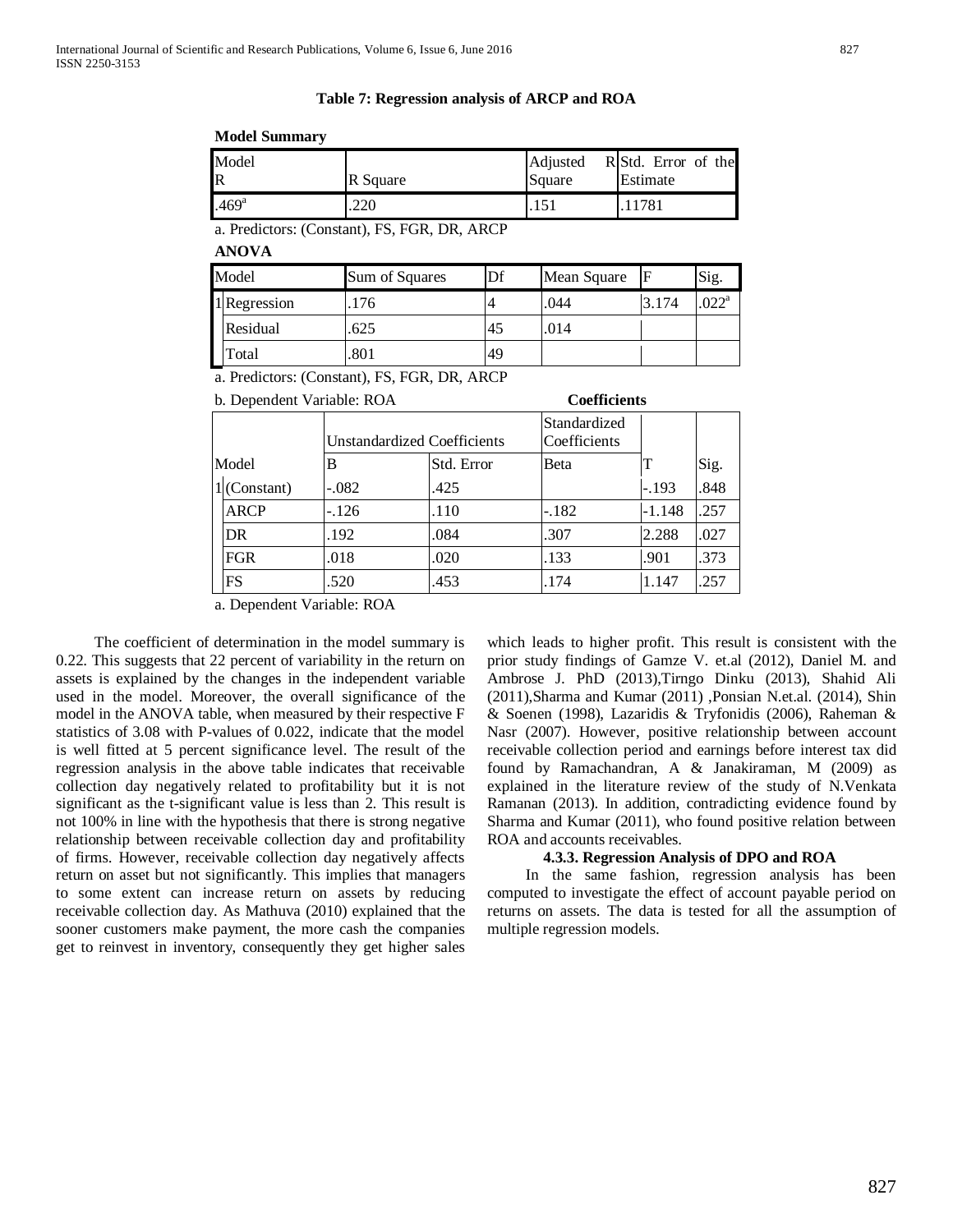## **Table 8: Regression Analysis of DPO and ROA**

## **Model Summary**

| Model |               | <b>R</b> Squared | Adjusted | R Std. Error of the |
|-------|---------------|------------------|----------|---------------------|
| R     |               |                  | Square   | Estimate            |
|       | $570^{\circ}$ | .324             | .264     | 10964               |

a. Predictors: (Constant), FS, FGR, DR, APD

| b<br><b>ANOVA</b> |  |
|-------------------|--|
|-------------------|--|

| Model |              | df<br>Sum of Squares<br>Mean Square |    |      | Sig.  |                   |
|-------|--------------|-------------------------------------|----|------|-------|-------------------|
|       | 1 Regression | .260                                |    | .065 | 5.403 | .001 <sup>a</sup> |
|       | Residual     | 541                                 | 45 | .012 |       |                   |
|       | Total        | 801                                 | 49 |      |       |                   |

a. Predictors: (Constant), FS, FGR, DR,APD

b. Dependent Variable: ROA

|       |            | <b>Coefficients</b>            |            |                              |          |      |  |
|-------|------------|--------------------------------|------------|------------------------------|----------|------|--|
|       |            | Unstandardized<br>Coefficients |            | Standardized<br>Coefficients |          |      |  |
| Model |            | В                              | Std. Error | <b>Beta</b>                  | Т        | Sig. |  |
|       | (Constant) | .488                           | .410       |                              | 1.190    | .240 |  |
|       | <b>APD</b> | $-.311$                        | .107       | .473                         | $-2.911$ | .006 |  |
|       | DR.        | .336                           | .092       | .537                         | 3.666    | .001 |  |
|       | <b>FGR</b> | .014                           | .018       | .103                         | .800     | .428 |  |
|       | FS         | .095                           | .438       | .032                         | .216     | .830 |  |

# a. Dependent Variable: ROA

 The value of R squared, which is the coefficient of determination, in the model summary table is 0.324. This indicates that 32.4 percent of the changes in return on asset are explained by the variables used in the model. On the other hand, the remaining 67.6 percent change in return on assets is caused by other factors that are not included in the model. The overall significance of the model in the ANOVA table when measured by F statistics of 5.403 with P-values of 0.0000 suggests that the model is well fitted at the 1 percent significance level. The above table further manifest that Accounts payable period has a significant negative impact on firm's profitability as measured by return on assets at the 1 percent significance level. A negative relationship of ROA and the accounts payables deferral period, contradicts the notion that the longer a firm delays its payments, the higher the level of working capital it stores and uses with the intent of increasing profitability. This difference may exist because less profitable firms take longer to pay their obligations. To the contrary of the hypothesis, the regression analysis showed that there is strong negative relationship between accounts payable and profitability of firms. A negative significant relationship between accounts payable period and profitability can be explained by the benefits of early payment discounts. Such findings were also supported by Tenda i Zawaira; Shahid Ali (2011), Shin and Soenen (1998), Lazaridis and Tryfonidis (2006), Raheman and Nasr (2007). Nevertheless, some studies have found that firm profitability is significantly and positively related to days payable outstanding. Such studies includeDaniel M. and Ambrose J. PhD (2013)Tirngo Dinku (2013) Sharma and Kumar (2011) Ponsian N .et al. (2014), Mathuva (2010).

# **4.3.4. Regression Analysis of CCC and ROA**

 Regression analysis has been run to analyze the effect of CCC, the comprehensive measures of working capital management, on the return on assets. Tests for the assumptions of MRM have been done. Table 7 below; present the result of the regressions analysis of cash conversion cycle and firms profitability. As it is clearly shown in the table cash conversion cycle has significant negative relationship with return on assets at the 1 percent significance level.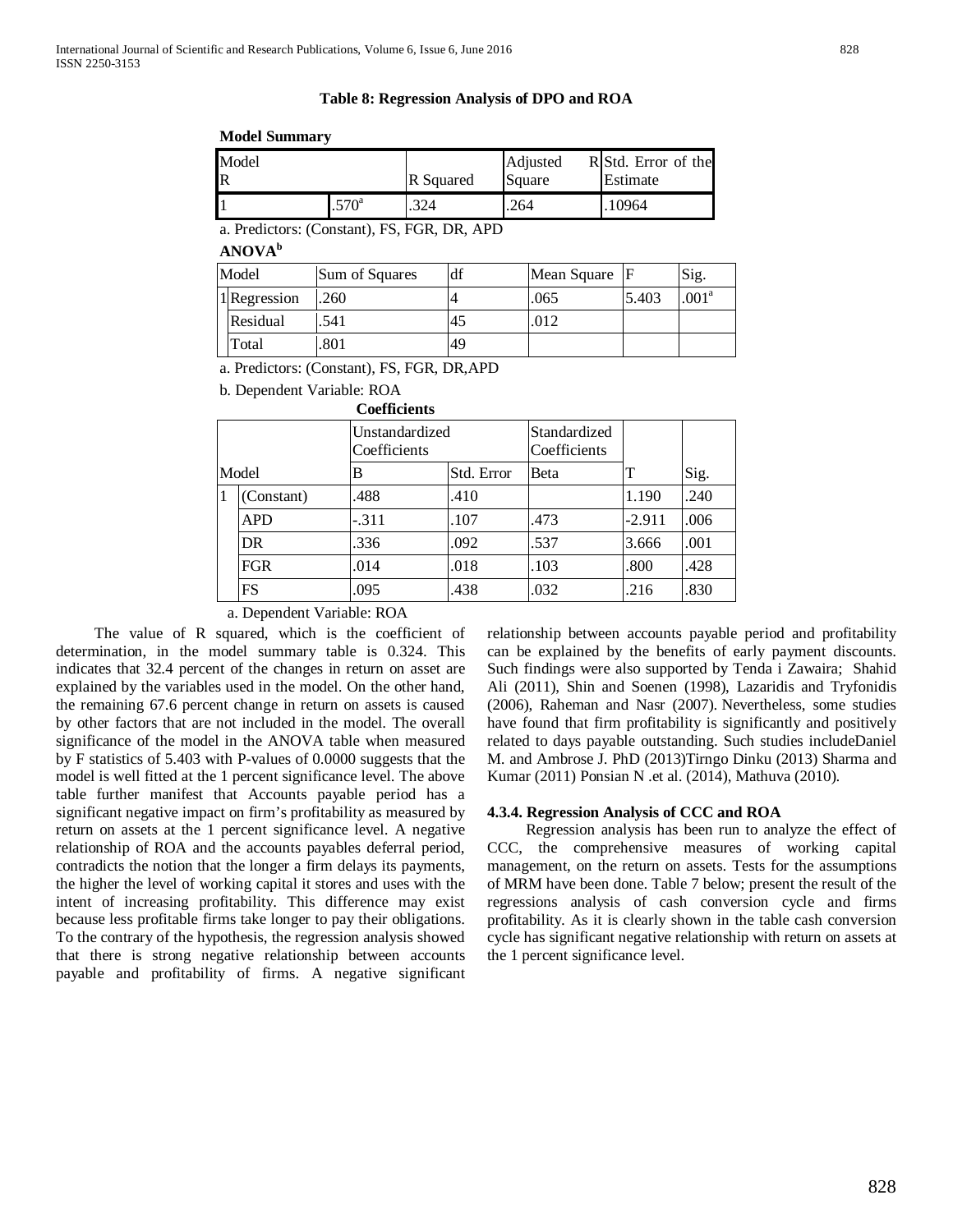**Table 9: Regression Analysis of CCC and ROA**

**Model Summary**

| Model                   |                | Square     | Adjusted | R Std. Error of the |  |
|-------------------------|----------------|------------|----------|---------------------|--|
| $\overline{\mathbb{R}}$ |                |            | Square   | Estimate            |  |
|                         | $.642^{\circ}$ | $41^\circ$ | .360     |                     |  |

a. Predictors: (Constant), FS, FGR, DR, CCC

**ANOVA**

| Model                                       | Sum of Squares Df |    | Mean<br>Square |       | Sig.              |  |  |
|---------------------------------------------|-------------------|----|----------------|-------|-------------------|--|--|
| 1 Regression                                | .330              |    | .083           | 7.898 | .000 <sup>a</sup> |  |  |
| Residual                                    | 471               | 45 | .010           |       |                   |  |  |
| Total                                       | .801              | 49 |                |       |                   |  |  |
| a. Predictors: (Constant), FS, FGR, DR, CCC |                   |    |                |       |                   |  |  |

b. Dependent Variable: ROA

#### **Coefficients**

| Unstandardized<br>Coefficients |                |         | Standardized<br>Coefficients |         |          |      |
|--------------------------------|----------------|---------|------------------------------|---------|----------|------|
| Model                          |                | В       | Std. Error Beta              |         | т        | Sig. |
|                                | $1$ (Constant) | .543    | .339                         |         | 1.601    | .116 |
|                                | <b>CCC</b>     | $-.125$ | .031                         | $-.564$ | $-4.060$ | .000 |
|                                | DR.            | .192    | .073                         | .307    | 2.639    | .011 |
|                                | FGR            | .010    | .017                         | .071    | .587     | .560 |
|                                | FS             | $-.155$ | .414                         | $-.052$ | $-.375$  | .710 |

a. Dependent Variable: ROA

 The value of R squared in the model summary table is 0.412. This indicates that 41.2 percent of the changes in return on asset are explained by the variables used in the model. On the other hand, the remaining 58.8 percent change in return on assets is caused by other factors that are not included in the model. The overall significance of the model when measured by F statistics of 7.898 with P-values of 0.0000 in the ANOVA table, suggests that the model is well fitted at the 1 percent significance level. The value of standardized and un-standardized coefficient in the table indicates that CCC has significant negative impact on the profitability of the firm as measured by ROA. This means as the CCC increase, profitability will decreases and vice versa. This result is in agreement with the hypothesis which was explained in the previous chapter, that there is a significant negative relationship between cash conversion cycle and profitability of firms. This confirms the notion that a decrease in the cash conversion cycle will produce more profits for a firm. This relationship has been confirmed in a number of studies, including Daniel M. and Ambrose J. (2013); Gamze V. et al. (2012) Tirngo Dinku (2013) Raheman and Nasr (2007) Shin and Soenen (1998), Lazaridis and Tryfonidis (2006); Raheman and Nasr (2007), Deloof (2003), Uyar (2009), Samiloglu and Demirgunes (2008). Contrary to this finding Richard K.et al. (2013); Lyroudi and Lazaridis (2000); Shahid Ali, Sharma and Kumar (2011) Ponsian N.et al. (2014); Ng et al.(1999);.Gill et al. (2010found positive relationship between CCC and profitable.

## **4.3.5. Regression Analysis of CR and ROA**

 To analyze effect of current ratio on return on assets, regressions analysis has been performed. The model was tested for the assumptions of MRM. While testing the assumptions, multi co linearity problem were identified as the two independent variables (current ratio and quick asset ratio) are perfectly correlated with each other. However, variable inflation factor in excess of 5 is considered as an indication of harmful multi co linearity for a sample of 50 or less observation (Zikmund et al., 2010). In this particular study, all the VIF are much less than 5 and treated as the multi co linearity effect is not harmful. See Table 9.

The result of the regression analysis can therefore be interpreted with a greater degree of confidence. The Durbin Watson statistics was also used to test for the auto correlation. The Durbin Watson value of 1.4 indicates that the data has no serial correlation or auto correlation.

 The value of R square in the model summary is 0.20, which means that 20% of the variation in dependent variables (ROA) is explained by variation in the independent value. Table 9 shows that current ratio has no significant impact on the profitability of the firm as measured by ROA. Current ratio coefficient is positive but very small and it means that if the current assets are growing or current liabilities are decreasing than the ratio is growing and then ROA is slightly growing, too.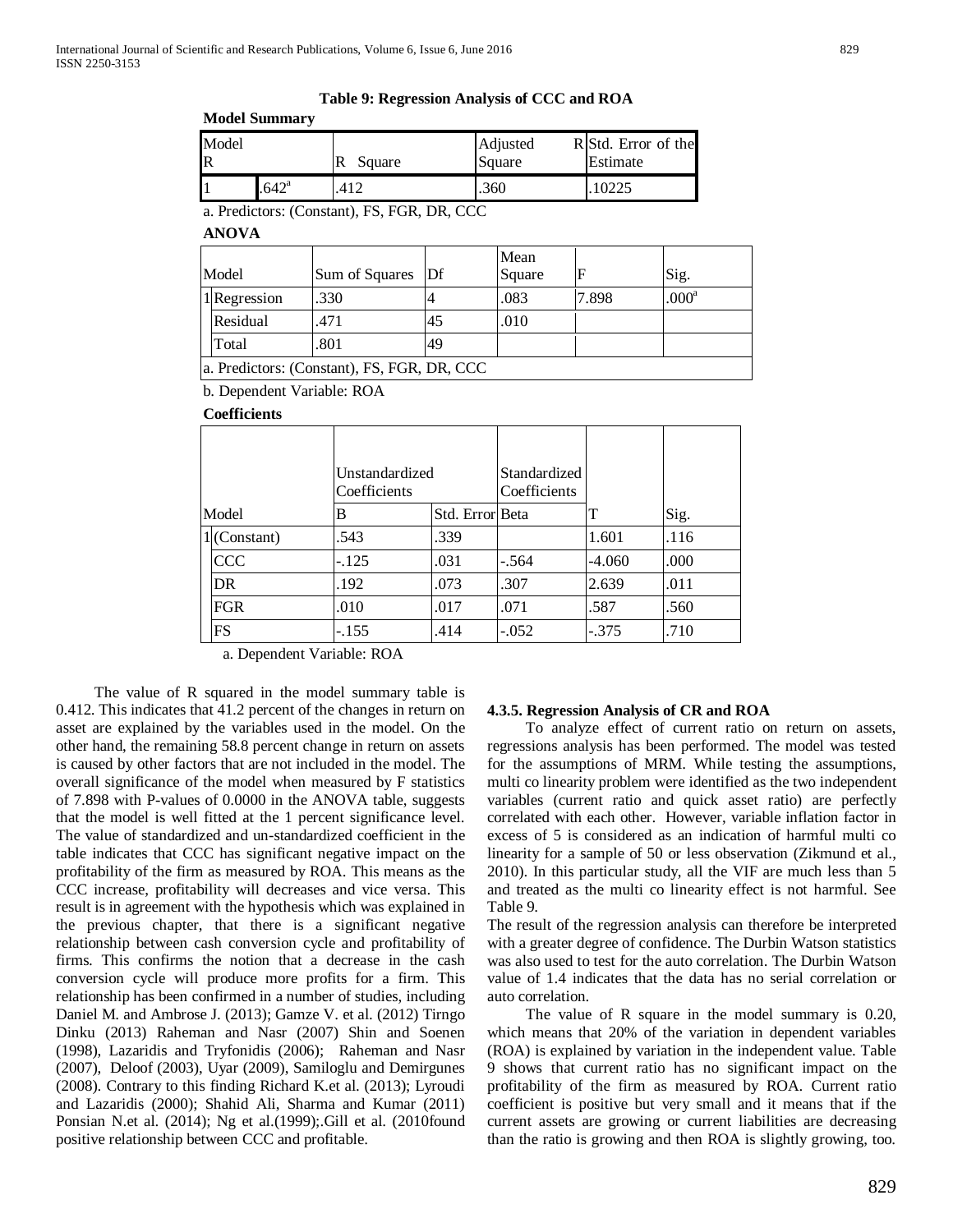This result is consistent with the previous study of Hina Agha (2014); Amit et al. (2005), as explained in the literature review of the study of Ehiedu, Victor Chukwunweike (2014); Richard K.et al (2013); Lyroudi and Lazaridis (2000) and J. Aloy Niresh (2012). Conversely, strong negative relationship between ROA

and liquidity ratio did found by Qasim Saleem and Ramiz Ur Rehman (2011). In another hand significant positive correlation between current ratio and profitability did found by Ehiedu, Victor Chukwunweike (2014).

## **Table 10:Regression Analysis of CR and ROA**

| <b>Model Summary</b> |                   |          |                    |                                         |        |  |  |  |  |
|----------------------|-------------------|----------|--------------------|-----------------------------------------|--------|--|--|--|--|
| Model<br>$\mathbf R$ |                   | R Square | Adjusted<br>Square | R Std. Error of Durbin-<br>the Estimate | Watson |  |  |  |  |
|                      | .447 <sup>a</sup> | 200      | 29                 | .11933                                  | .428   |  |  |  |  |

a. Predictors: (Constant), FS, FGR, CR, DR

b. Dependent Variable: ROA

## **Coefficients<sup>a</sup>**

|                              | Unstandardized<br>Coefficients |         | Standardized<br>Coefficients |      |          |      | Collinearity<br><b>Statistics</b> |       |
|------------------------------|--------------------------------|---------|------------------------------|------|----------|------|-----------------------------------|-------|
|                              | Model                          | B       | Std. Error Beta              |      | T        | Sig. | Toleranc<br>e                     | VIF   |
|                              | $1$ (Constant)                 | $-.498$ | .289                         |      | $-1.727$ | .091 |                                   |       |
|                              | CR                             | .037    | .097                         | .081 | .384     | .702 | .398                              | 2.510 |
|                              | <b>DR</b>                      | .235    | .133                         | .376 | 1.774    | .083 | .396                              | 2.524 |
|                              | <b>FGR</b>                     | .029    | .019                         | .208 | 1.529    | .133 | .963                              | 1.038 |
|                              | FS                             | .781    | .406                         | .262 | 1.921    | .061 | .958                              | 1.044 |
| Variable:<br>Dependent<br>a. |                                |         |                              |      |          |      |                                   |       |

ROA

| Model |            | Sum<br>οf<br>Squares | Df             | Mean<br>Square | IF    | Sig.              |
|-------|------------|----------------------|----------------|----------------|-------|-------------------|
|       | Regression | .160                 | $\overline{4}$ | .040           | 2.809 | .036 <sup>a</sup> |
|       | Residual   | .641                 | 45             | .014           |       |                   |
|       | Total      | .801                 | 49             |                |       |                   |

a. Predictors: (Constant), FS, FGR, CR, DR

b. Dependent Variable: ROA

## **4.3.6. Regression Analysis of QAR and ROA**

 To analyze the effect of quick assets ratio on return on assets, regression analysis has been carried out. In the same fashion, the fulfillment of all the assumption of LRM was checked and found multi co linearity problem as the two independent variables (current ratio and quick asset ratio) are perfectly correlated with each other. However, in this particular study, all the VIF are less than 5 and it is assumed that the multi co linearity effect is not harmful. The result of the regression analysis can therefore be interpreted with a greater degree of confidence. The Durbin Watson statistics was also used to test for the auto correlation. The Durbin Watson value of 1.3

indicates that the data has no serial correlation or auto correlation.

The value of R square in this model is 0.19, which indicates that 19 percent of the variation in the value of the return on asset is explained by the model. This figure is also confirmed by the analysis of variance table. The results of the regression table suggest that quick asset ratio has no significant impact on return on asset as the t significant value is less than 2. This result is similar with the previous study of,Ehiedu,Victor Chukwunweike (2014),Ehieu, Victor Chukwunweike (2014) and Amit et al. (2005). Conversely, strong negative relationship between ROA and liquidity ratio did found by Qasim Saleem and Ramiz Ur Rehman (2011).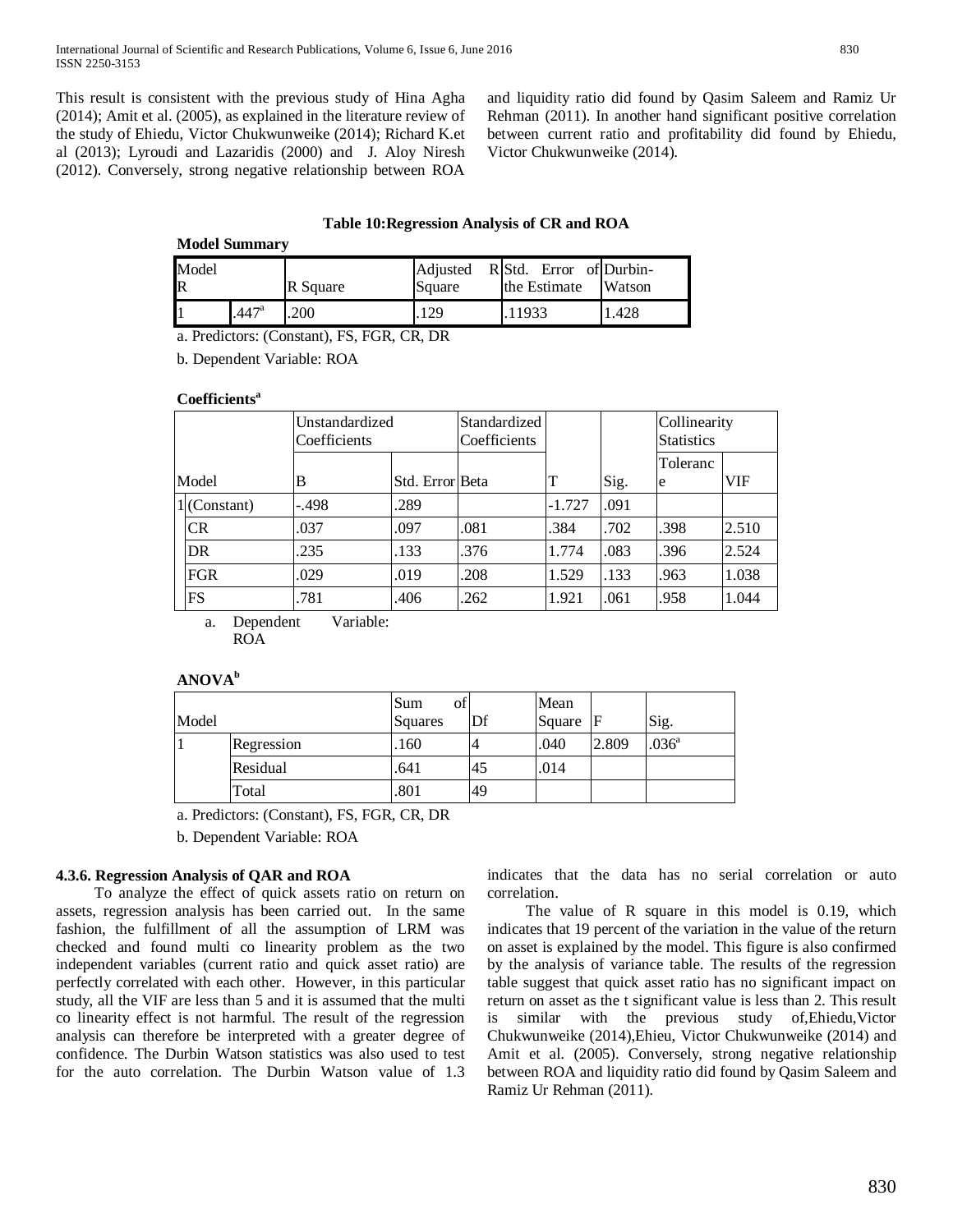## **Table 11: Regression Analysis of QAR and ROA**

## **Model Summary**

| Model<br>$\mathbb{R}$ |                | R Square | Square        | Adjusted R Std. Error of Durbin-<br>the Estimate | Watson |
|-----------------------|----------------|----------|---------------|--------------------------------------------------|--------|
|                       | $.506^{\circ}$ |          | $190^{\circ}$ | .11503                                           | .383   |

a. Predictors: (Constant), FS, QAR, FGR, DR

b. Dependent Variable: ROA

# **ANOVAb**

| Model |              | Sum of Squares | Df | Mean Square |       | Sig.              |
|-------|--------------|----------------|----|-------------|-------|-------------------|
|       | 1 Regression | 205            |    | .051        | 3.881 | .009 <sup>a</sup> |
|       | Residual     | .595           | 45 | .013        |       |                   |
|       | Total        | .801           | 49 |             |       |                   |

a. Predictors: (Constant), FS, QAR, FGR, DR

b. Dependent Variable: ROA

**Coefficients**

|  |                | Unstandardized Coefficients  s | <b>Standardiz</b><br>ed<br>Coefficient |      |          | Collinearity<br><b>Statistics</b> |               |       |
|--|----------------|--------------------------------|----------------------------------------|------|----------|-----------------------------------|---------------|-------|
|  | Model          | B                              | Std. Error Beta                        |      | Т        | Sig.                              | Toleranc<br>e | VIF   |
|  | $1$ (Constant) | $-.546$                        | .265                                   |      | $-2.058$ | .045                              |               |       |
|  | <b>QAR</b>     | .112                           | .059                                   | .341 | 1.894    | .065.509                          |               | 1.965 |
|  | DR             | .346                           | .114                                   | .552 | 3.039    | .0041.501                         |               | 1.997 |
|  | FGR            | .031                           | .018                                   | .225 | 1.716    | .093.961                          |               | 1.041 |
|  | FS             | .810                           | .391                                   | .272 | 2.073    | $.044$ .963                       |               | 1.039 |

a. Dependent Variable: ROA

# V. CONCLUSIONS AND RECCOMENDATIONS

# **5.1. Conclusions**

 This paper examined the impact of working capital management on profitability of 10 food complex manufacturing companies operating in and around Addis Ababa from 2009 to 2013. The results provided evidence that the Cash Conversion Cycle, as a measure of working capital management, negatively affects Return on Assets. A negative relationship between the Receivables Collection Period, strong negative relation of Inventory Conversion Period, Payment Deferral Period and profitability was also found. This indicates that companies can increase their profitability by shortening receivables, inventory and payables periods. This finding is in line with many previous studies, namely with those of Raheman and Nasr (2007) and Deloof (2003).

 In general, the results from the analysis suggest that food complex manufacturing companies can rethink their corporate financial management in order to boost their growth and subsequently the creation of value for shareholders. Such companies can direct their efforts towards their ownresources and circumvent certain financial problems. By optimizing the

time span duringwhich working capital is tied up the company can improve profitability. Moreover, working capital management facilitatesother forms of financing because those financiers who focus on balance sheet structuresare interested to invest on companies with solid financial positions.Concerning therelationship between company current asset ratio and quick asset ratio on profitability as measured by return on assets, there is no significant effect of increasing or decreasing the current ratio and quick asset ratio on profitability.Therefore, the results of the research indicate that through proper working capital management, the company can increase its profitability.

# **5.2 Recommendations**

- Managers of food complex manufacturing companies in Addis Ababa should continuously monitor their inventory levels with a view to reducing the number of days inventory are held in store before they are sold. This will not only enhance their profitability positions but also maximize returns to shareholders and firm value in general**.**
- Before struggling to secure funds from the traditional sources of finance such as banks and other lending institutions, companies should consider effective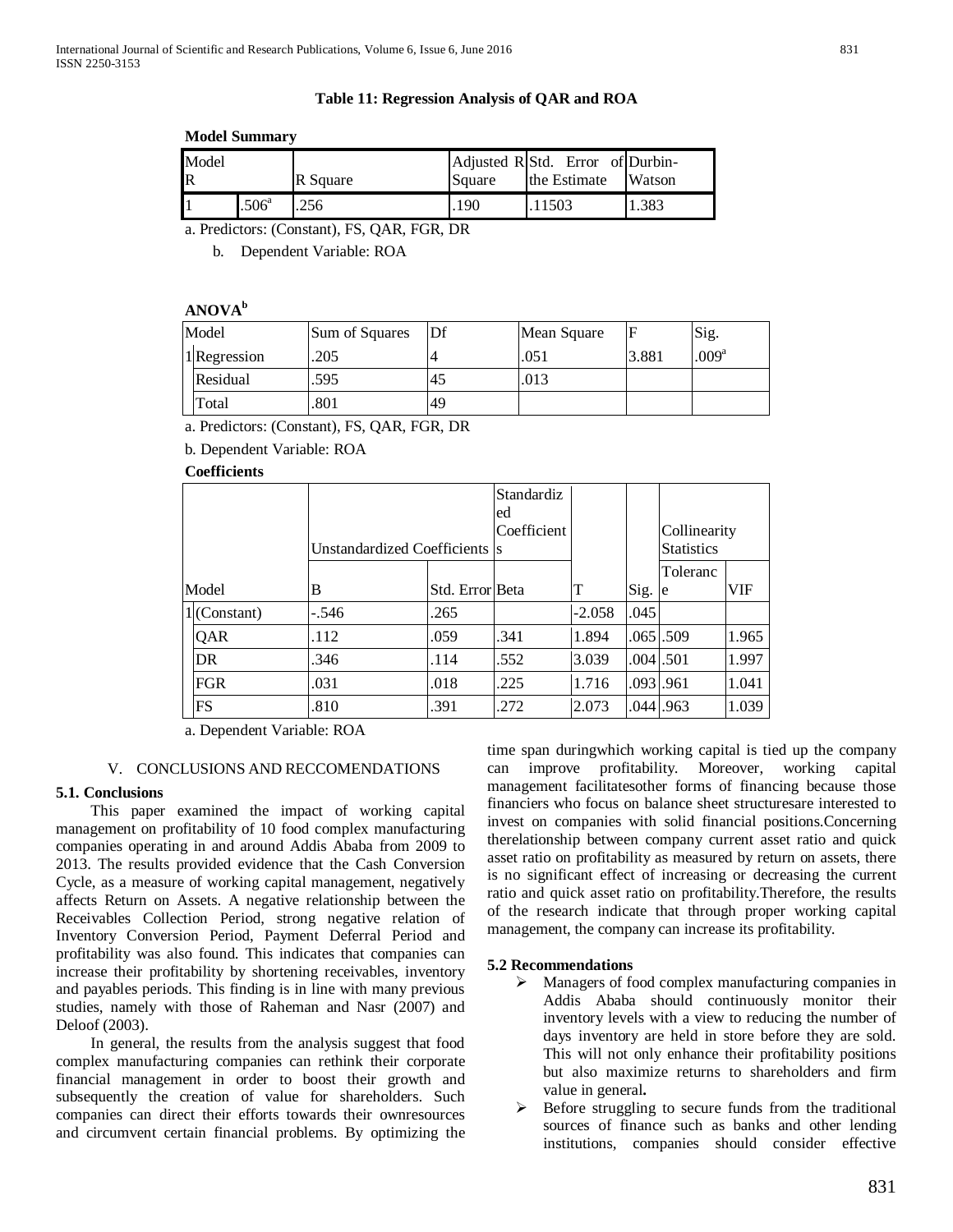working capital management as an inward option for source of financing

- Effective working capital management can attract financing channels because creditors, who look at and appraise the structure of balance sheet to make financing decision, will further invest in financially healthy companies.
- The policy implications of this finding is that financial managers of food complex manufacturing companies can improve the company's performance by reducing cash conversion cycle. Moreover, reducing inventory period, payable period and receivable period will enhance company's profitability and consequently bring positive effect on the firm financial position. Hence, they should develop and implement effective, interrelated and coordinated CCC management strategy, Inventory management strategy, Account receivable management strategy and Account payable management strategy.
- In addition, the inventory management strategy of the company should focus on avoidance of over stocking of inventory resulting efficient outcome of investment. It has to make sure certain standards and levels which will stop pilling up of inventory. Moreover, the companies should engage in developing dependable and strong relationship with suppliers through quick settlement of outstanding liabilities

#### **REFERENCES**

- [1] AbbasaliPouraghajan and MiladEmamgholi (2012), Impact of Working Capital Management on Profitability and Market Evaluation: Evidence from Tehran Stock Exchange International Journal of Business and Social Science Vol. 3 No.10.
- [2] Adolphus J. Toby (2014). Working capital management policy and corporate profitability of Nigerian Quoted Companies: A sectorial Analysis, International Journal of Financial management (IJFM) Vol. 3, Issue 1, Mar 2014, pp9-20
- [3] AmarjitGill, Nahum Biger and Neil Mathur (2010). The Relationship between Working Capital Management and Profitability: Evidence from the United States Business and Economics Journal, Volume 2010: BEJ-10.
- [4] AssafNeto, A. (2003). FinançasCorporativas e Valor. São Paulo: Atlas.
- [5] Banos-Caballero S, P. Garcia-Teruel and P. Martinez-Solano (2010), Accounting and Finance, Vol 50, pp.511-527, September.
- [6] Bozorgasl, M. (2005). Intermediate Accounting. Publication of the Audit Organization.
- [7] Brealey, R.A., Mayers, S.C., Allen, F., (2006). Corporate Finance. 8th edition. NewYork: McGraw-Hill/Irwin
- [8] Brigham Eugene F and Houston Joel F 2003, 'Fundamentals of financial management', 10th ed.
- [9] Chakraborty, K. (2008), "Working Capital and Profitability: An Empirical Analysis of Their Relationship with Reference to Selected Companies in the Indian Pharmaceutical Industry," The ICFAI Journal of Management Research.
- [10] Daniel Mogaka and Ambrose Jagongo, PhD (2013). Working Capital Management and Firm Profitability: Empirical Evidence from Manufacturing and Construction Firms Listed on Nairobi Securities Exchange, Kenya International Journal of Accounting and Taxation, Vol. 1 No. 1,
- [11] Deloof, M. (2003). Does working capital management affect profitability of Beliganfirms. Journal of Business, Finance and Accounting, 30: 573-587.
- [12] Egbide, B. (2009). Working capital management and profitability of listed companies in Nigeria. Nigeria Research Journal of Accountancy, 1(1), 44- 57. EHIEDU, Victor Chukwunweike (2014), The Impact of Liquidity on

Profitability of Some Selected Companies: The Financial Statement Analysis (FSA) Approach Research Journal of Finance and Accounting Vol.5, No.5, 2014

- [13] Ehieu, Victor Chukwunweike (2014) (2014). The Impact of Liquidity on Profitability of Some Selected Companies The Financial Statement Analysis (FSA) Approach. Research journal of finance and accounting , 5, 81-90.
- [14] Fabozzi, F. J., Peterson Drake, P. (2009), Finance. Capital Markets, Financial Management and Investement Management; John Wiley&Sons, Inc., New Jersey (USA);
- [15] Gardner MJ, DL Mills, and RA Pope (1986). Working Capital Policy and Operating Risk: An Empirical Analysis. The Financial Review 21(3): 31- 31.
- [16] Gamze VURAL, AhmetGökhan SÖKMEN and EminHüseyinÇETENAK (2012). Effects of Working Capital Management on Firm's Performance: Evidence from Turkey International Journal of Economics and Financial Issues, Vol. 2, No. 4, 2012, pp.488-495
- [17] Gitman, L., & Zutter, C. (2012). Principles of Managerial Finance 13th Edition. Pearson.
- [18] Filbeck G and Krueger T (2005), "Industry Related Differences in Working Capital Management", Mid-American Journal of Business, Vol. 20, No. 2, pp. 11-18.
- [19] Gill, A., & et al. (2010). The relationship between working capital management and profitability: Evidence from the United States. Business and Economic Journal.
- [20] Hina Agha, Mba, Mphil (2014) IMPACT OF WORKING CAPITAL MANAGEMENT ON PROFITABILITY European Scientific Journal January 2014 edition vol.10, No 1 ISSN: 1857 – 7881 (Print) e - ISSN 1857- 7431
- [21] Jeng-Ren, C., Li, C., & Han-Wen, W. (2006). The determinants of working capital management. Journal of American Academy of Business, Cambridge, 10(1), 149-155.
- [22] Jahankhani, A., &Parsayeian, A. (2008). Financial Management. SAMT Publications.
- [23] KessevenPadachi (2006). Trends in Working Capital Management and its Impact on Firms 'Performance: An Analysis of Mauritian Small Manufacturing Firms. International Review of Business Research Papers Vo.2 No. 2. October 2006, Pp. 45 -58
- [24] KaterinaLyroudi, Ph.D and John Lazaridis, Ph.D. (2000). The cash conversion cycle and liquidity analysis of the food industry in Greece.
- [25] Lazaridis, I. and Tryfonidis, D. (2006), "The Relationship between Working Capital Management and Profitability of Listed Companies in the Athens Stock Exchange", Journal of Financial Management and Analysis, Vol. 19 No.1, pp. 26-35.
- [26] Lamberson, M. (1995). Changes in working capital of small firms in relation to changes in economic activity. Mid- American Journal of business,10(2),45-50
- [27] Mathuva, D. M. (2010). The Influence of Working Capital Management Components on Corporate Profitability: A Survey on Kenyan Listed Firms. Research Journal of Business Management, 4(1), pp. 1 – 11.
- [28] Paramasivan, C. and Subramanian, T. 2009, 'Financial management', Published by New Age International (P) Ltd., Publishers 4835/24, New Delhi-10002 Visit us at www.newagepublishers.com ISBN (13): 978-81- 224-2716-5
- [29] NtuiPonsian, KiemiChrispina, GwatakoTago and HalimMkiibi(2014). The effect of working capital management on profitability, International journal of economics,finance and management science.
- [30] Ng, C.K., Smith, J.K. and Smith, R.L. (1999), "Evidence on the Determinants of Credit Terms Used in Interfirm Trade", Journal of Finance, Vol. 54, pp. 1109-1129.
- [31] QasimSaleem and Ramiz Ur Rehman(2011), Impacts of liquidity ratios on profitability Interdisciplinary Journal of Research in Business Vol. 1, Issue. 7, (pp.95-98)
- [32] Raheman, A., & Nasr, M. (2007). Working Capital Management and Profitability – Case of Pakistani Firms. International Review of Business Research Papers , 3, 279-300.

[33]

[34] Ross, S. J., &Westerfield, R. W., & Jordan, B.D. (2008). Corporate Financial Fundumentals. McGrawHill. Raheman, A. and Nasr, M. (2007),